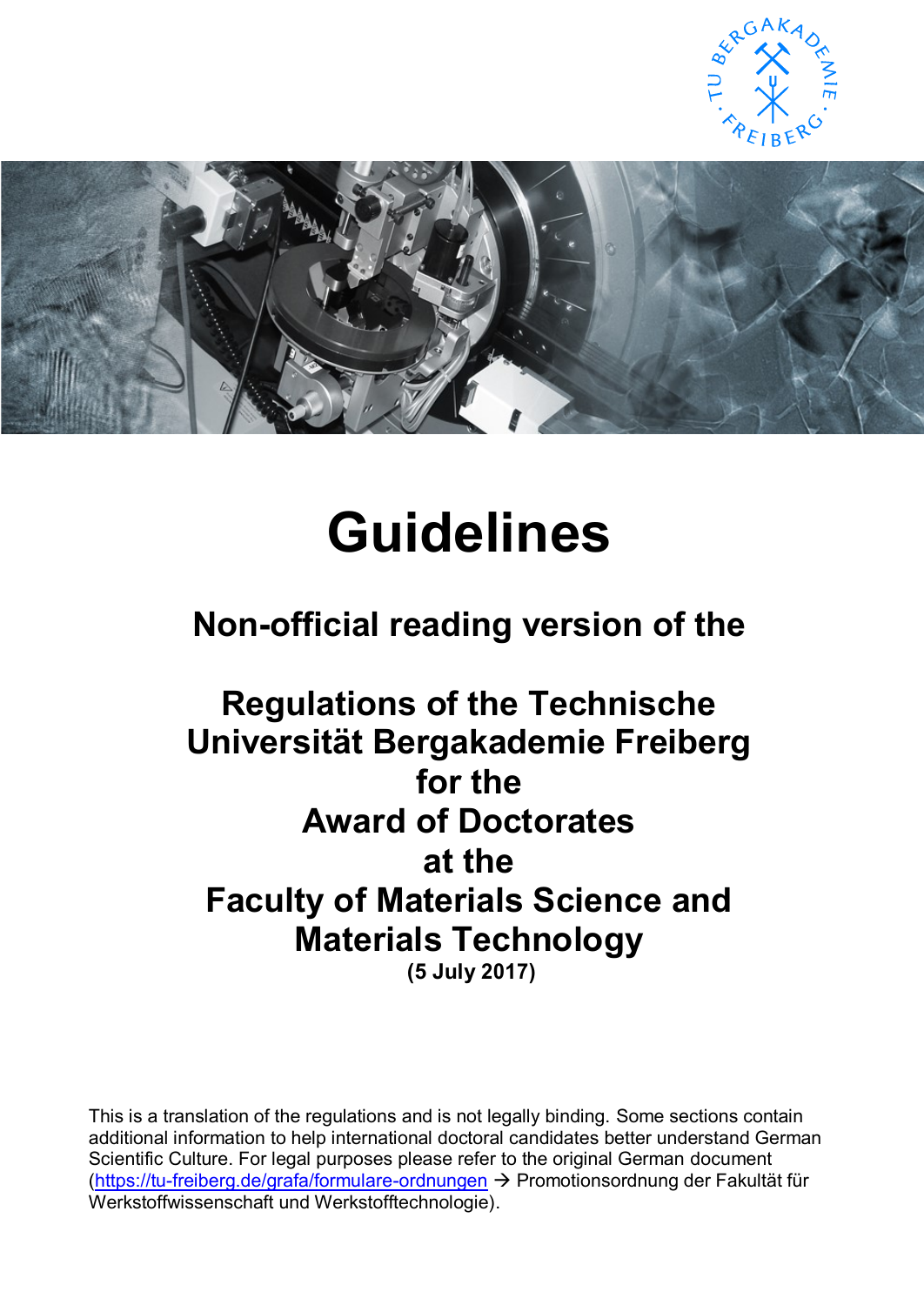In accordance with § 40, paragraph 5 in conjunction with § 88 paragraph 1, clause 2 as well as §13, paragraph 4 of the Law on the Freedom of the Universities in the Free State of Saxony (Sächsisches Hochschulfreiheitsgesetz – SächsHSFG) in the version of the notice of 15 January 2013 (SächsGVBl. S. 3), as amended by article 11 of the Law of 29 April 2015 (SächsGVBl. S. 349), the Faculty of Materials Science and Materials Technology of the Technische Universität Bergakademie Freiberg with the approval of the Rectorate has passed the following:

#### **Regulations of the Technische Universität Bergakademie Freiberg for the Award of Doctorates at the Faculty of Materials Science and Materials Technology**

# **Contents**

| § 7 Declaration of Intent to begin work on a doctorate and the admission procedure 8 |
|--------------------------------------------------------------------------------------|
|                                                                                      |
|                                                                                      |
|                                                                                      |
|                                                                                      |
|                                                                                      |
|                                                                                      |
|                                                                                      |
|                                                                                      |
|                                                                                      |
|                                                                                      |
|                                                                                      |
|                                                                                      |
|                                                                                      |
|                                                                                      |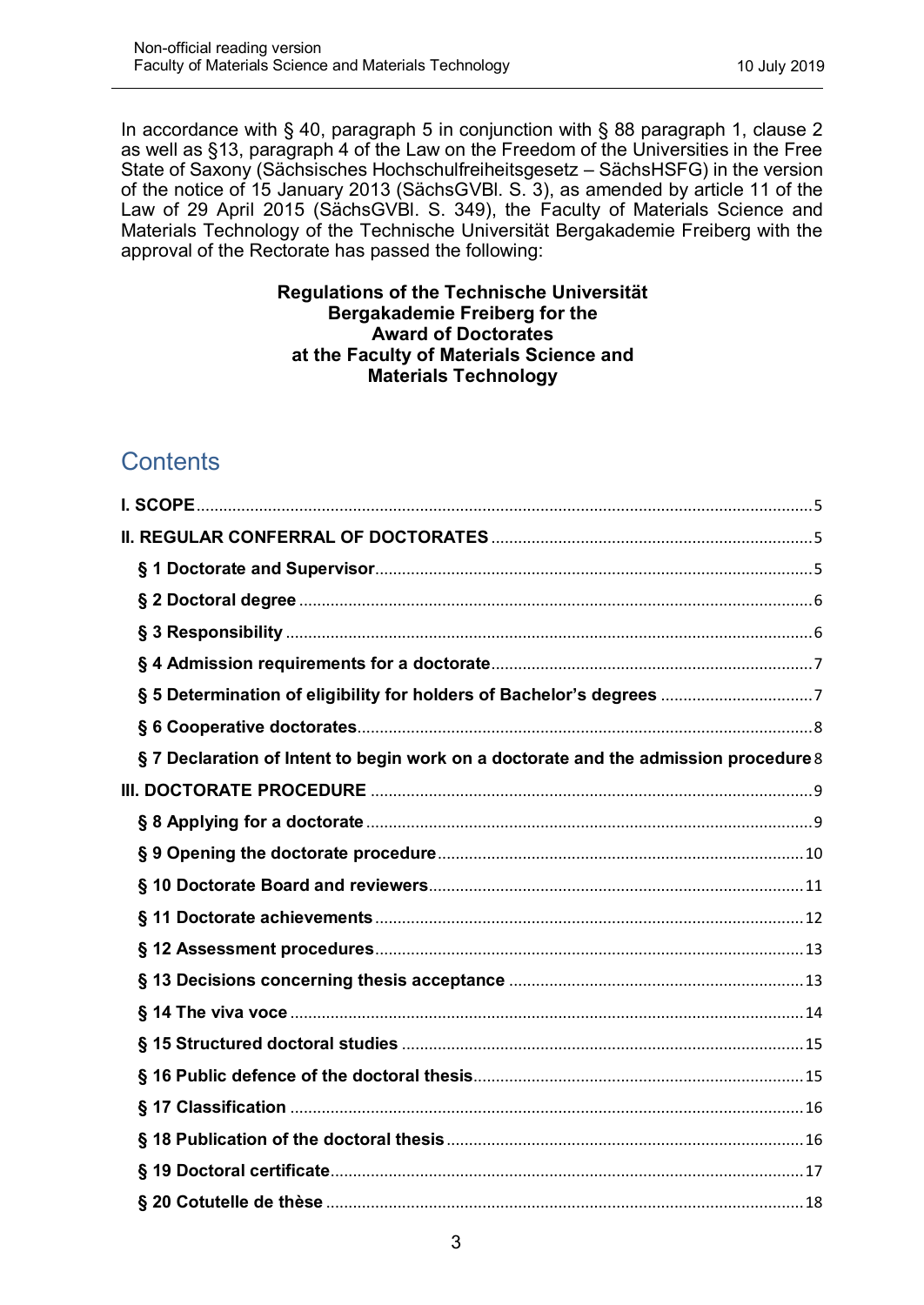#### **Appendices**

Appendix 1: Layout of thesis title page Appendix 2: Layout of the required thesis copies Appendix 3: Specimen of doctoral certificate Appendix 4: Declaration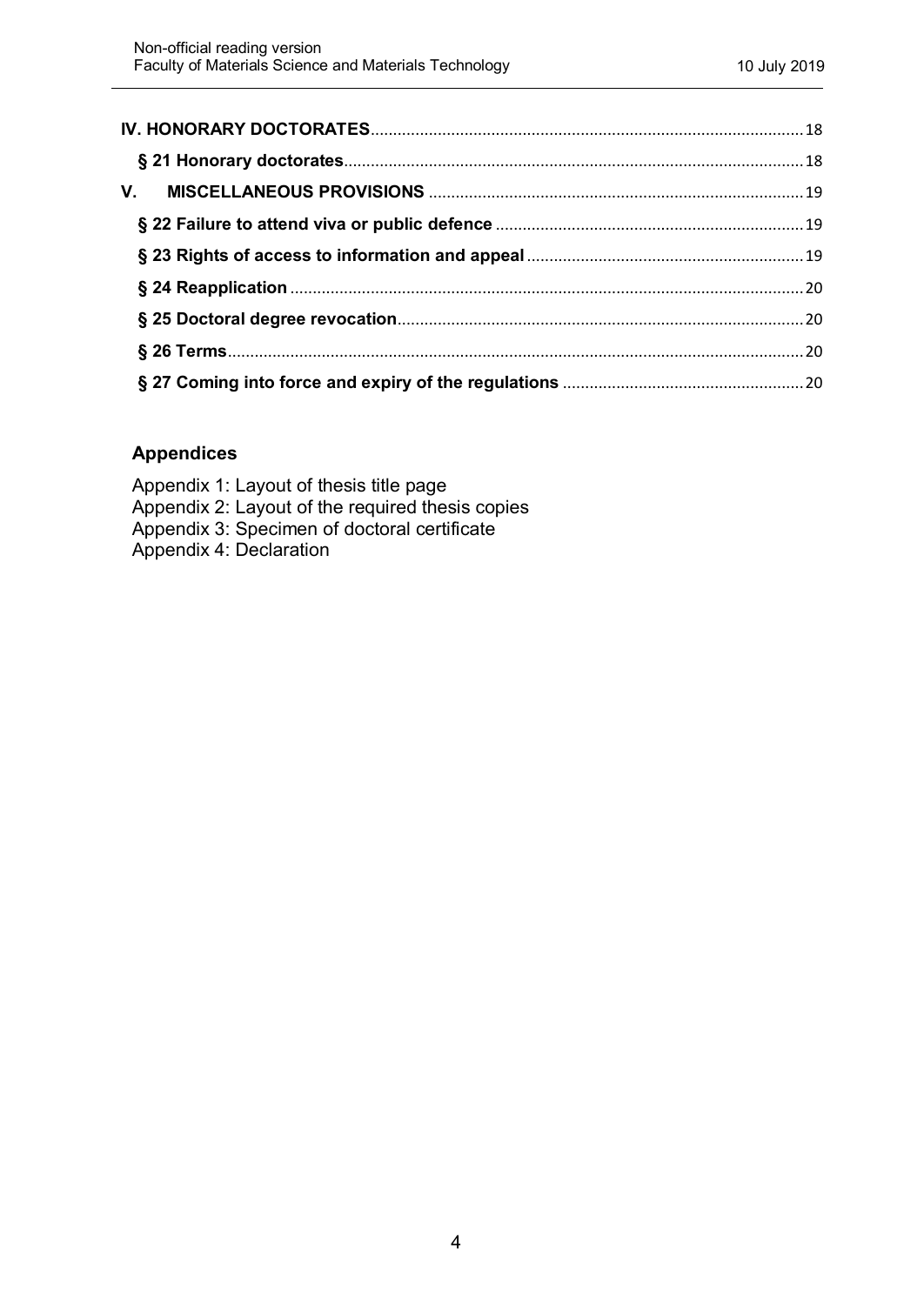# <span id="page-3-0"></span>**I. SCOPE**

 $\overline{\phantom{a}}$ 

These regulations govern the implementation of the doctoral procedures at the Faculty of Materials Science and Materials Technology of the TU Bergakademie Freiberg.

# <span id="page-3-2"></span><span id="page-3-1"></span>**II. REGULAR CONFERRAL OF DOCTORATES**

#### **§ 1 Doctorate and Supervisor**

(1) The doctorate is proof of the ability, by one's own independent academic work, to achieve results, which constitute the development of a branch of knowledge, its theories and/or methods.

(2) In the course of the doctorate, apart from the above, specialist knowledge is deepened and extended to additional fields and additional interdisciplinary qualifications are gained.

(3) A doctorate at the Faculty of Materials Science and Materials Technology is only possible:

1. if the topic of the dissertation can be assigned to the field of science of at least one full-time university lecturer of the Faculty or if at least one full-time university lecturer of the Faculty is able to cover a significant part of an interdisciplinary field and

2. if a university lecturer of the Faculty (Professor, Junior Professor, Associate Professor)<sup>1</sup> is willing to supervise the doctoral thesis (supervisor). Academic assistants and research associates can be assigned the independent supervision of a doctorate by the Faculty Board if they provide evidence of a habilitation. In exceptional cases, the Faculty Board can assign the independent supervision of a doctorate to exceptionally qualified scholars who hold a doctorate, even without proof of habilitation. Honorary professors who are university teachers in the material sense (academic researchers and teachers who are entrusted with the independent representation of a scientific subject in research and teaching on the basis of their habilitation or other proof of qualification) may be assigned by the Faculty Board the independent supervision of a doctorate in specially justified cases.

(4) To structure the doctorate phase, a supervision agreement can be made between the supervisor and the graduate student. The supervision agreement contains the research and learning objectives, a timetable and a work plan and details of annual reports.

(5) One co-supervisor can be named in the supervision agreement. Co-supervisors can be university lecturers or habilitated scholars of the TU Bergakademie Freiberg or other universities. Co-supervisors can also be representatives of industry, organisations or research institutes who are doctorate holders, if they possess alternative or special skills.

<sup>&</sup>lt;sup>1</sup> in accordance with § 65, paragraph 1, sentence 3 of the Law on the Freedom of the Universities in the Free State of Saxony (SächsHSFG)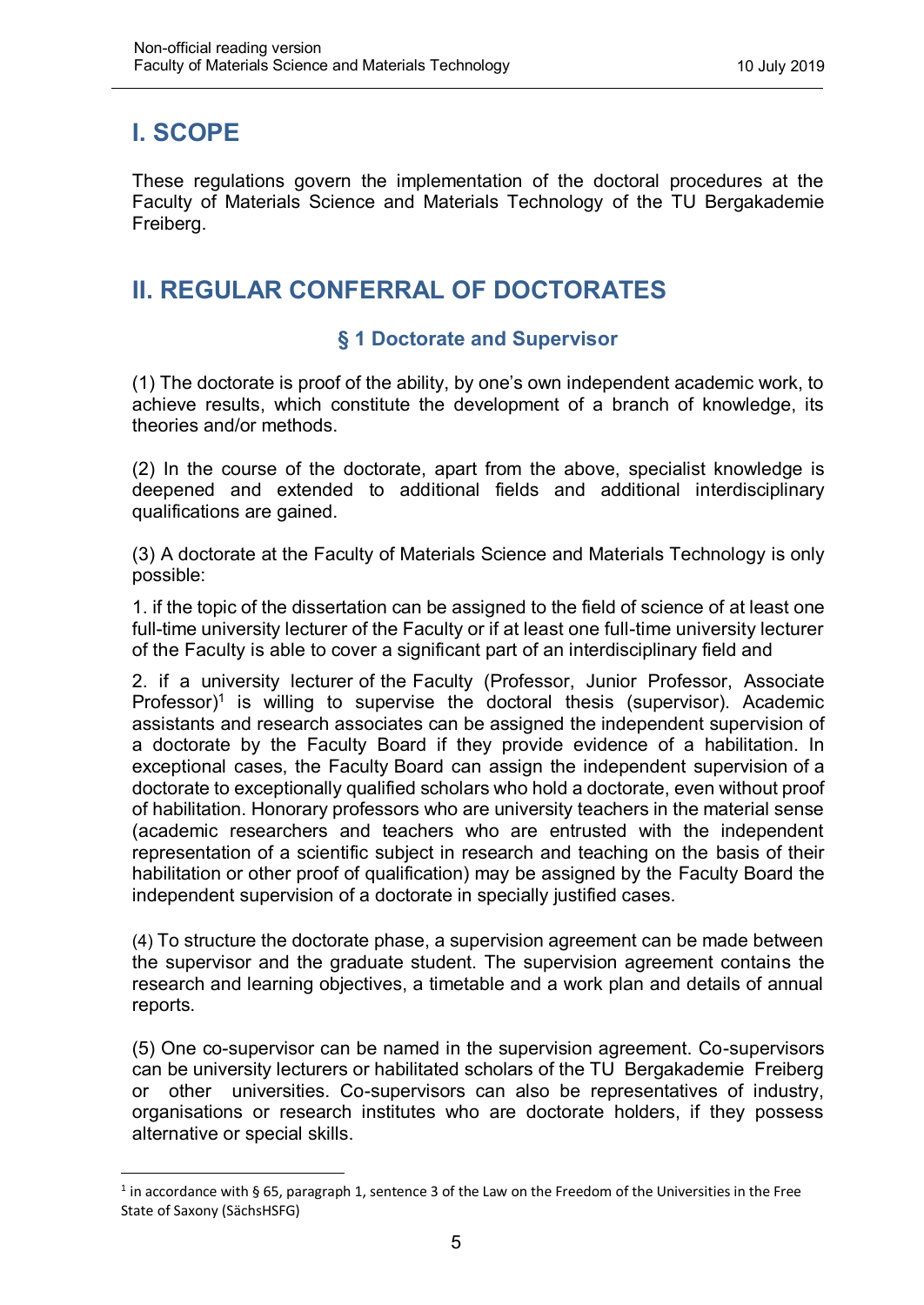(6) A doctorate award procedure is structured as follows:

- 1. opening of the doctorate procedure
- 2. evaluation of the thesis
- 3. passing the viva or evidence of an alternative academic achievement
- 4. public defence of the thesis
- 5. award of the doctoral degree

<span id="page-4-0"></span>An admission procedure (§ 7) precedes the doctorate award procedure.

#### **§ 2 Doctoral degree**

(1) The doctorate procedures are carried out on the basis of the TU Bergakademie's right to award doctorates by its faculties. The organization of the doctorate procedures is supported by the Centre of Advanced Study and Research. After completing the doctorate procedure the Faculty of Materials Science and Materials Technology awards for the university the following academic degrees:

Doktor-Ingenieur (Dr.-Ing.) or

doctor rerum naturalium (Dr. rer. nat.)

(2) In recognition of special contributions to science, technology, culture and art, the Faculty can confer a honorary academic degree (doctor honoris causa) on external persons. The honorary academic award is based on the TU Bergakademie's right to award doctorates and is fulfilled in accordance with the procedure of § 21. The letters E. h. (Ehren halber) are added to the doctoral degree Dr.-Ing. and the letters h.c. (honoris causa) are added to the doctoral degree Dr. rer. nat.

(3) The degree "doctor philosophiae" (Ph. D.) can be awarded after completing of a doctoral study programme. The faculty, possibly in cooperation with other faculties, regulates more about doctoral study programmes.

#### **§ 3 Responsibility**

<span id="page-4-1"></span>(1) The Dean of the Faculty makes all decisions relating to the doctorate procedure unless these regulations give responsibility to the Doctorate Board or the Faculty Board.

(2) For interdisciplinary doctorates, in which two faculties are substantially involved, the supervisor applies for up to two university lecturers from the relevant faculty to the meetings of the Faculty Board. The lecturers must be from the field of science that the supervisor believes best complements the interdisciplinary subject area of the doctorate.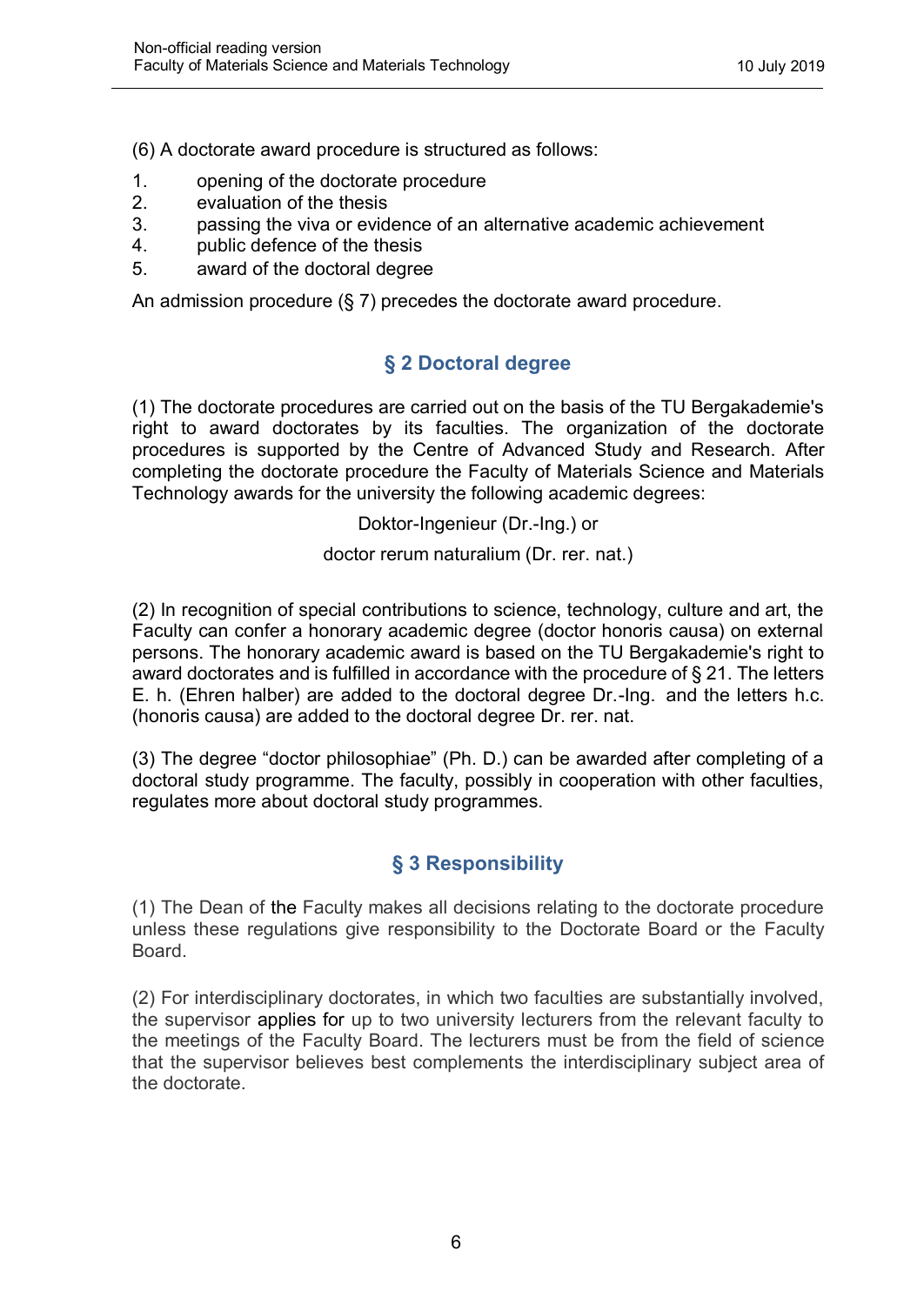#### **§ 4 Admission requirements for a doctorate**

<span id="page-5-0"></span>(1) An admission to doctoral studies can be awarded to those candidates:

- 1. a) who have obtained a Diploma (Diplom), Master's (Mastergrad) or Magister's degree (Magistergrad) from a university or a state examination (Staatsexamen) in a degree course relevant to the field of doctoral studies, or b) who has completed a Bachelor's degree (Bachelorgrad) from a degree course lasting at least 6 semesters and relevant to the doctoral area, and currently graduated with outstanding success and completed the aptitude assessment procedure according to § 5 and
- 2. for whom a successful completion of the doctorate is considered probable, and
- 3. who has submitted a Declaration of Intent together with the other necessary documents in accordance with § 7,

unless otherwise stated in this paragraph below.

(2) For graduates with a Master's or Diploma degree from a University of Applied Sciences (Fachhochschule) the doctoral studies can be carried out within the framework of a cooperative procedure between the TU Bergakademie Freiberg and a University of Applied Sciences (§ 6).

(3) In the case of applicants with degrees from foreign universities, the Faculty Board decides, in consideration of equivalence agreements and recommendations of the Central Office for Foreign Education, whether or not the requirements in paragraph 1 have been complied with.

(4) In order to ensure that the doctoral goal will be achieved, the Faculty Board can impose conditions for further studies and examinations<sup>2</sup>, in particular for interdisciplinary dissertations, and impose an obligation to gain the language knowledge necessary for the completion of the thesis. As a rule, the conditions have to be fulfilled within the first year after the Declaration of Intent, but at the latest until the opening of the doctorate procedure.

(5) If the applicant has a degree in accordance with paragraph 1, which is not consistent with the branch of science of the doctoral degree, the Faculty Board decides which main subjects of the relevant course of study proposed by the supervisor, if any, should be successfully completed before the opening of the doctorate procedure.

#### <span id="page-5-1"></span>**§ 5 Determination of eligibility for holders of Bachelor's degrees**

(1) The eligibility process should determine, whether the holder of a Bachelor's degree is qualified in the intended thesis topic to the same level as the holder of a research-oriented Master's degree or university Diploma degree; alternatively it should achieve this qualification.

(2) The Faculty Board determines which courses need to be taken before admission for the doctorate. The stipulated courses must yield at least 60 credits (equivalent of

 $\overline{a}$ <sup>2</sup> lectures/modules and examinations to be passed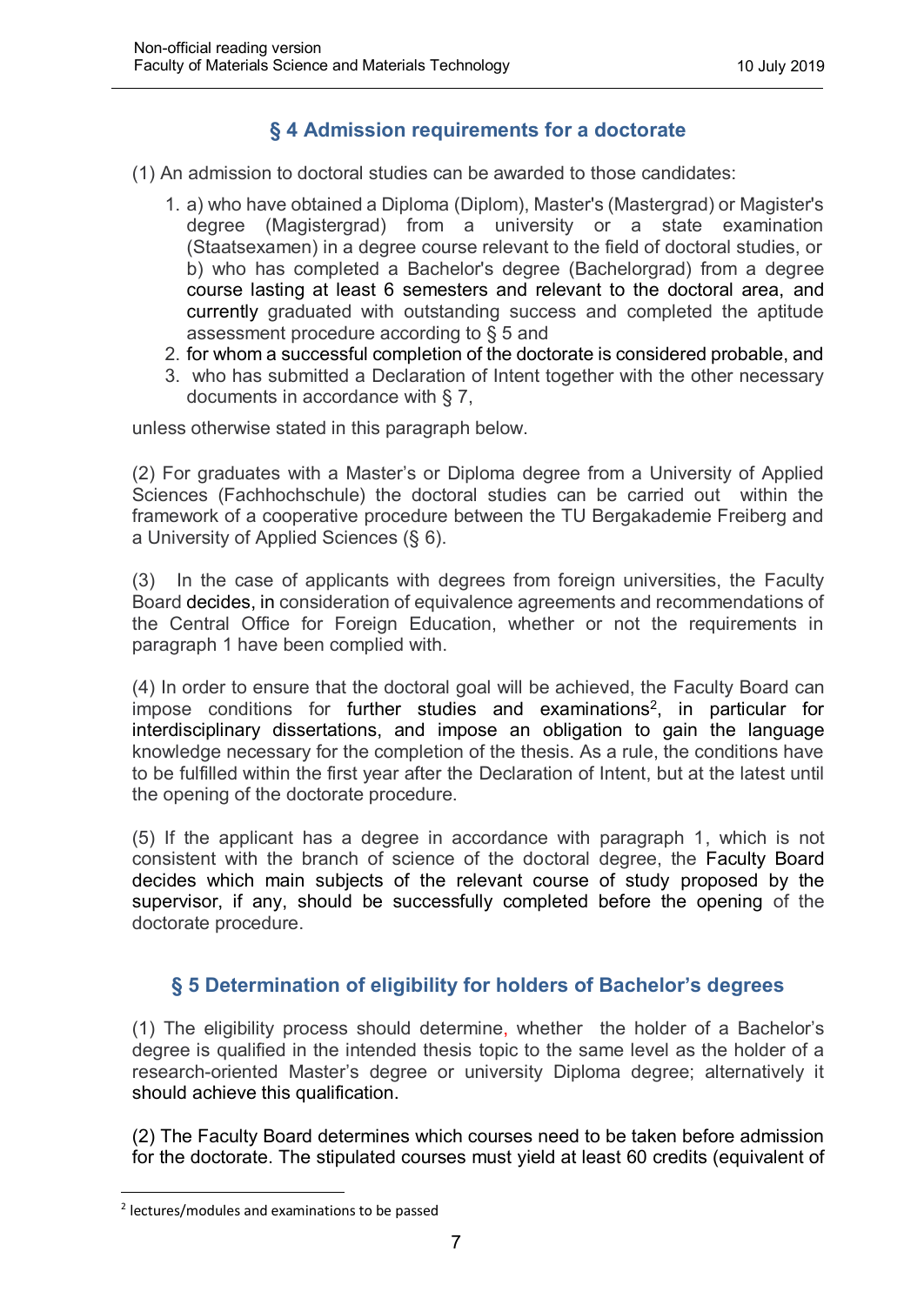two semesters) and at most 120 credits (four semesters). Exceptions require the agreement of the Rector's office or of a commission assigned by the Rector. The number of these credits should be ascertained with respect to the overall assessment of the personal eligibility of the applicant. Special notice should be taken to the type and form (e.g. course length) of the Bachelor's course. In the case of applicants with a Bachelor's degree from a foreign university, the equivalence agreements and recommendations of the Central Office for Foreign Education and the equivalent German grade are to be taken into account. The holders of a Bachelor's degree can also be obligated to do their doctorate within the framework of structured doctoral studies in accordance with the decision of the Faculty Board or within a graduate school of the TU Bergakademie Freiberg.

#### **§ 6 Cooperative doctorates**

<span id="page-6-0"></span>(1) The basis of the cooperative doctorate procedure should be an agreement between two university lecturers commissioned by the responsible Faculty Boards of the University of Applied Sciences and the Faculty of Materials Science and Materials Technology.

(2) The agreement needs the approval of the Faculty Board. Both university lecturers should take part in discussions concerning the agreement.

(3) The thesis is to be supervised by a university lecturer from the Faculty of Materials Science and Materials Technology, either alone or together with a university lecturer from a University of Applied Sciences.

#### <span id="page-6-1"></span>**§ 7 Declaration of Intent to begin work on a doctorate and the admission procedure**

(1) Admission to a doctorate is decided by the Faculty Board, based on the applicant`s Declaration of Intent to begin a doctorate. The decision on admission should be delivered to the applicant in a written form no later than three months after the submission of the Declaration of Intent. The date of confirmation of the admission is the official start of the doctoral studies. A rejection of admission must be delivered in writing. The reasons for the rejection must be set out and accompanied by a statement of the applicant`s legal right. A copy of the decision will be sent to the Centre for Advanced Study and Research.

(2) The Declaration of Intent must be submitted, via the supervisor, to the Faculty of Materials Science and Materials Technology. Apart from the Declaration of Intent itself, the following documents are to be submitted:

- 1. a curriculum vitae with statements of personal and professional development of the applicant,
- 2. a degree certificate from a university/University of Applied Sciences providing evidence about the graduation in the relevant field, including grades of the final examinations, module grades, and if necessary the ECTS status or equivalent,
- 3. the envisaged topic of the doctorate,
- 4. a declaration of the acceptance of these regulations as well as the,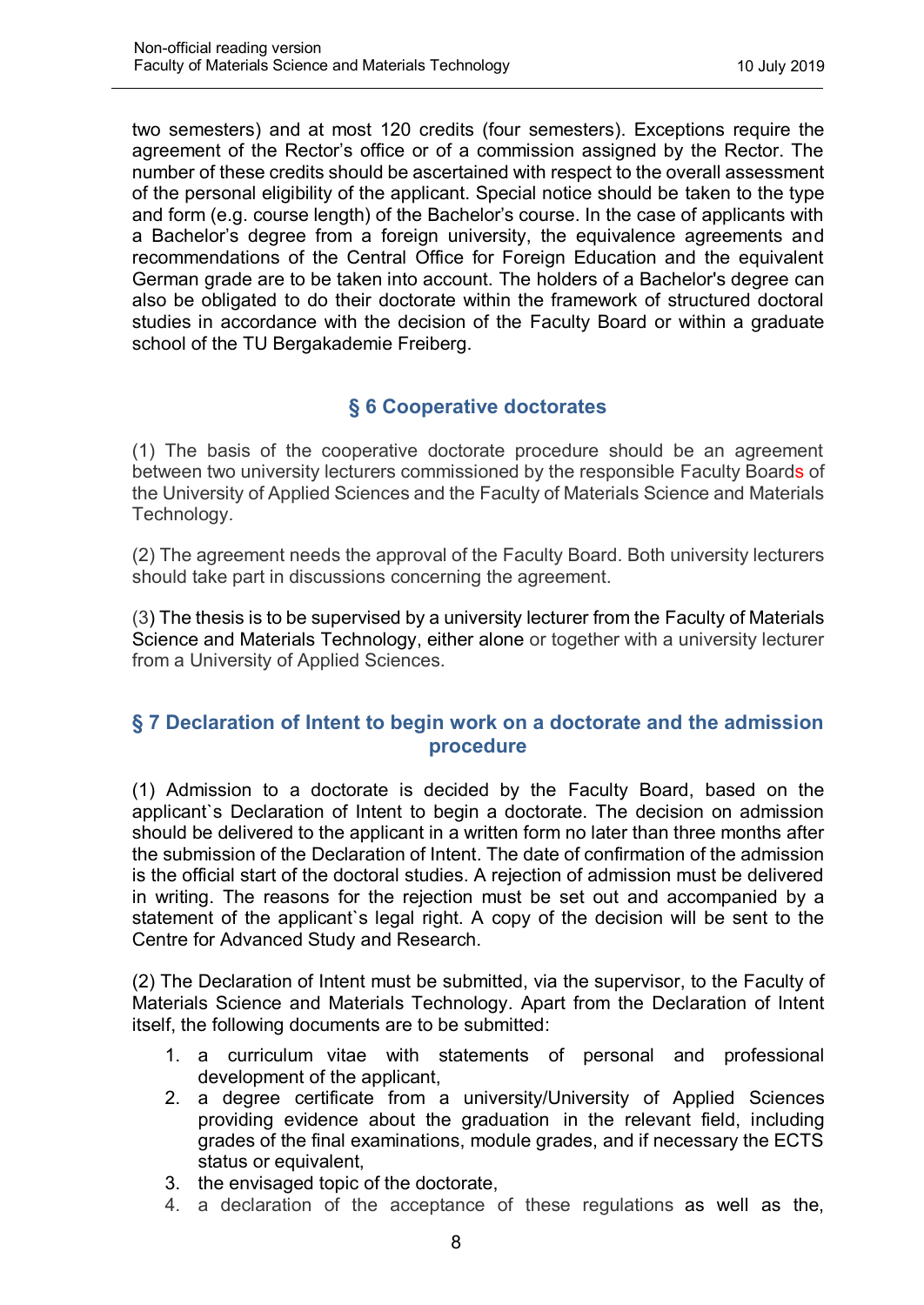Regulations on Safeguarding Good Scientific Practice and on Handling Scientific Misconduct at TU Bergakademie Freiberg (necessary changes are possible; these will be announced publicly),

- 5. a declaration of possible previous doctorate attempts or currently open doctorate procedures,
- 6. the start and anticipated completion of the intended doctorate,
- 7. the intended doctor title,
- 8. the field of science of the doctorate,
- 9. the approval of the supervisor(s).

(3) An application for a doctorate will be rejected:

- 1. if the requirements in accordance with § 4 are not fulfilled,
- 2. if the Declaration of Intent is incomplete and, despite requests, not completed or
- 3. if the field of science or essential parts of an interdisciplinary field cannot be assigned to a full-time university lecturer of the Faculty of Materials Science and Materials Technology or to a honorary professor within the meaning of § 1 paragraph 3 clause 2 or if significant parts of an interdisciplinary field cannot be represented by a full-time university lecturer of the Faculty of Materials Science and Materials Technology.

# <span id="page-7-1"></span><span id="page-7-0"></span>**III. DOCTORATE PROCEDURE**

#### **§ 8 Applying for a doctorate**

(1) The application must be made in writing through the Centre of Advanced Study and Research to the Dean of the Faculty. Multiple applications are not permitted.

(2) The following documents must be attached to the application:

- 1. five copies of the thesis in printed form and in electronic form in machinereadable PDF format
- 2. a declaration in accordance with Appendix 4
- 3. an abstract of the thesis (maximum 12 lines)
- 4. a suggestion for the main and subsidiary subjects that should be examined in the viva or an application for a viva waiver and evidence of qualifications equivalent to the viva,
- 5. a curriculum vitae with statements of personal and professional development,
- 6. a list of scientific publications,
- 7. ten copies of the main ideas of the thesis,
- 8. the names of the proposed reviewers, approved by the supervisor,
- 9. a proposal for the composition of the Doctorate Board, approved by the supervisor,
- 10. a declaration on the field of science of the doctorate, if this has changed since submission of the Declaration of Intent,
- 11. a declaration on securing and storing this primary data in accordance with § 7 of the Regulations on Safeguarding Good Scientific Practice and on Handling Scientific Misconduct at TU Bergakademie Freiberg.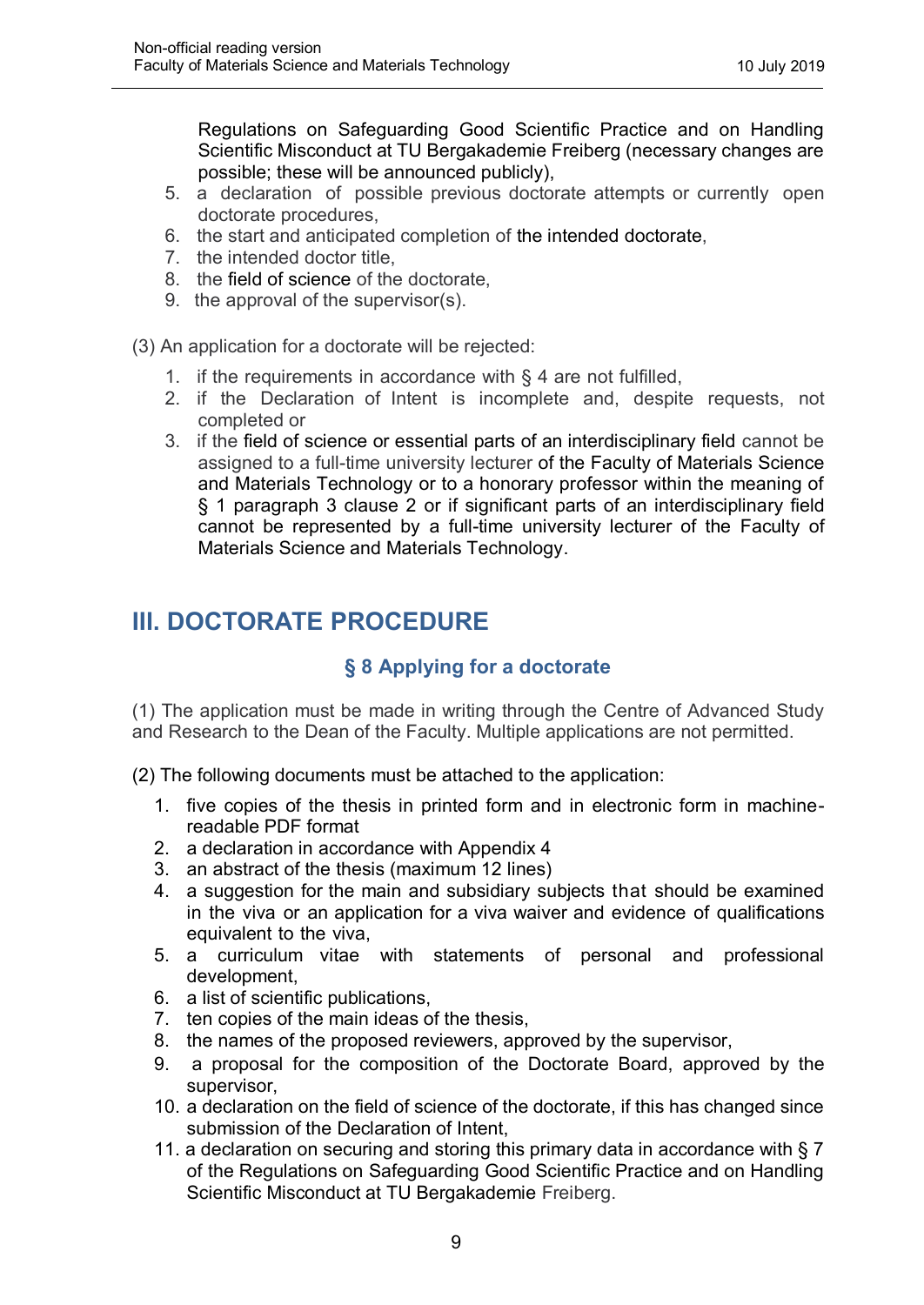(3) An application for a doctorate may be withdrawn as long as the Faculty Board has made no decision about the opening of the doctorate procedure. Once such a decision has been made, a withdrawal will lead to the suspension of the procedure and the candidate will be deemed to have failed the doctorate.

(4) After the opening of the doctorate procedure, all documents submitted by the candidate become the property of the Technische Universität Bergakademie Freiberg, regardless of the outcome of the procedure. The supervisors may keep the copies of the thesis handed to them after the assessment has been completed. Only if the application has been withdrawn before the doctorate procedure has been formally opened the candidate has the right to have all submitted documents returned, apart from the application for the doctorate and the notice of withdrawal.

#### **§ 9 Opening the doctorate procedure**

<span id="page-8-0"></span>(1) When an application for a doctorate has been submitted, the Centre for Advanced Studies and Research checks if the documentation is complete. If the admission of the doctorate was subject to one or more conditions, the Centre for Advanced Studies and Research and, if necessary, the Dean will check the fulfilment of the condition.

(2) After this assessment, the Dean takes the request to the following Faculty Board meeting. The Faculty Board opens the procedure with a formal resolution or rejects the application. If the application is accepted, at least two reviewers and a Doctorate Board must be appointed. The Faculty Board can in addition request further postdoctoral scientists to submit a review. If the supervisor is not a university lecturer, he should be asked for a review. The Doctorate Board can be appointed at a later date but at the latest after submission of the reviewers' reports. If substitution of the viva has been applied for then a decision must be taken on the acceptance of the alternative qualifications. Otherwise the major and minor subjects of the viva must be determined and the examiners for the viva be named.

(3) The opening of the doctorate procedure is not allowed, if:

- 1. the doctorate application is incomplete and, despite requests, the documents are not completely submitted,
- 2. any obligations for further studies and examinations are not fulfilled, or the required conditions have not been met.

(4) The applicant has to be informed about the opening of the doctorate procedure in writing by the Dean within two weeks of the decision-making of the Faculty Board. At the same time, the assessment of the doctoral thesis by the reviewers has to be initiated.

(5) If the Faculty Board rejects an application for a doctorate, the Dean must notify the applicant in writing of the reasons for the rejection within one month of the decision. The notification must be accompanied by an explanation of the applicant's right of appeal.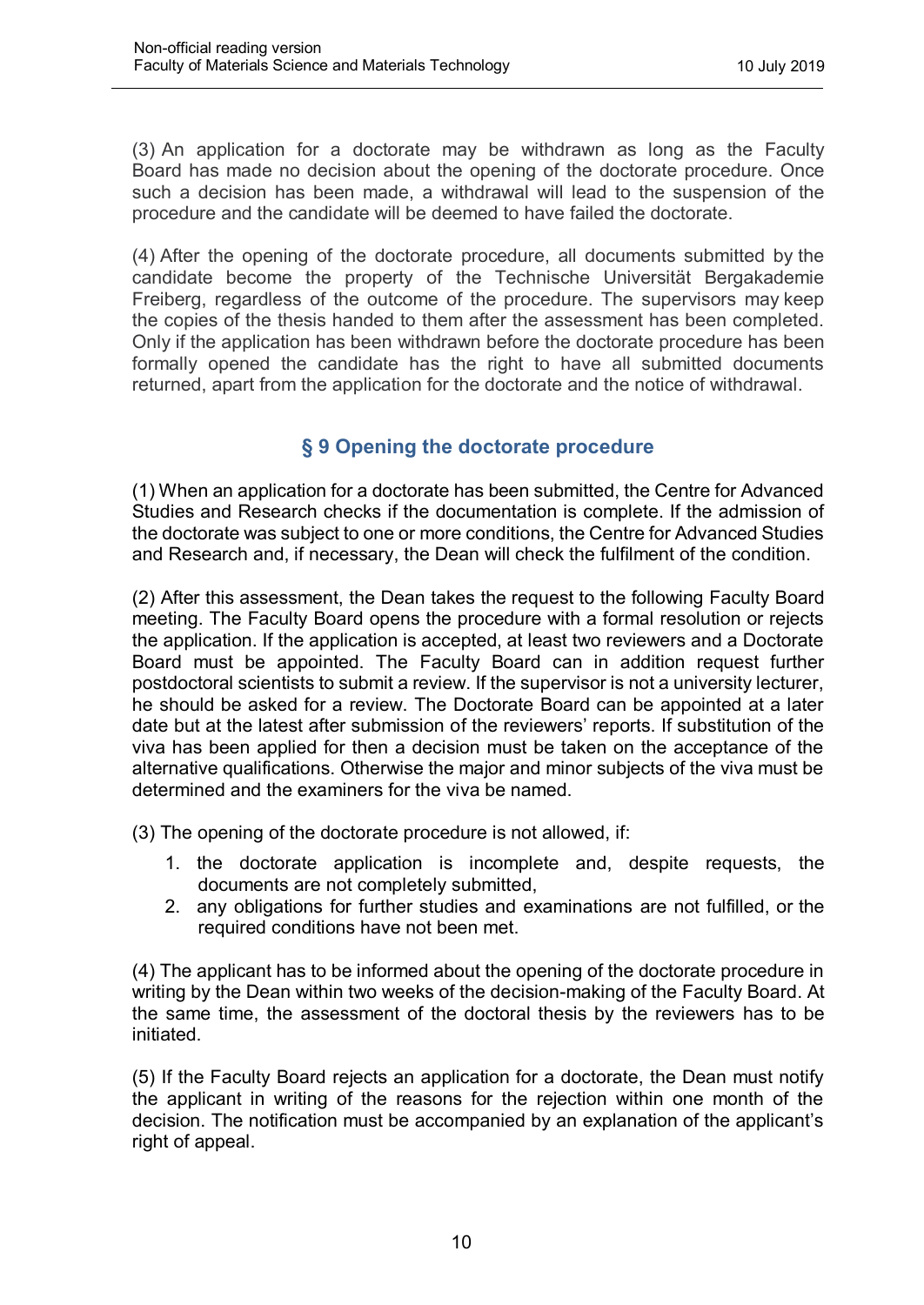#### **§ 10 Doctorate Board and reviewers**

<span id="page-9-0"></span>(1) The Faculty Board appoints a Doctorate Board and nominates a Chair. The Doctorate Board consists of the Chair, the reviewers, and at least two further full-time or retired university lecturers from the TU Bergakademie Freiberg, honorary professors as defined by § 1 paragraph 3 clause 2, or researchers with habilitation and, if applicable, postdoctoral scientists in accordance with § 9 paragraph 2 clause 4 as members entitled to vote. Additionally, consulting members can be taken on. At most, half of the Board members eligible to vote may come from the same institute. The members of the Doctorate Board must be independent and impartial.

(2) The Chair must be a full-time university lecturer at the Faculty of Materials Science and Materials Technology and must not be a reviewer in the respective doctorate procedure.

(3) At least one reviewer must be a professor of a university according to § 60 or § 62 SächsHSFG. Further reviewers can be Junior Professors or professors from Universities of Applied Sciences, Honorary Professors within the meaning of § 1 paragraph 3 clause 2 and habilitated scientists or scientists having achievements at least adequate to a habilitation. In cooperative doctoral procedures, a reviewer must be a university teacher of the participating University of Applied Sciences. A reviewer must be appointed as primary reviewer. If the supervisor fulfils the requirements according to § 10 paragraph 3, sentence 1, he/she should be appointed to primary reviewer. To ensure transparency and quality of the doctorate procedure, the Faculty Board should examine the possibilities of appointing external reviewers (from outside its own faculty).

(4) In justified exceptional cases, the Chair of the Doctorate Board may nominate ex post or replace a member of the Doctorate Board without the authorisation through the Faculty Board.

(5) The Chair convenes the Doctorate Board and, in agreement with the supervisor, determines the date for the viva and for the public defence of the thesis. The Doctorate Board is quorate when at least two thirds of its members eligible to vote – of which the Chair and at least one reviewer, in the case of cooperative doctorate procedures the reviewer from the participating University of Applied Sciences – are present at the meeting. Abstentions in decisions relating to the achievements of the doctoral candidates are not permitted.

(6) Meetings of the Doctorate Board are not held in public. The members of the Doctorate Board are bound to secrecy. If they are not public sector employees, the Chair must bind them to secrecy.

(7) The Doctorate Board has the following responsibilities:

- 1. to decide about the acceptance or rejection of the thesis in accordance with § 13 paragraph 1,
- 2. to determine the final grade of the thesis in accordance with § 12 paragraph 2,
- 3. to carry out the public defence and to determine the result and grade of the public defence in accordance with § 16 paragraph 3,
- 4. to propose a possible repeat of the public defence in accordance with § 16 paragraph 4,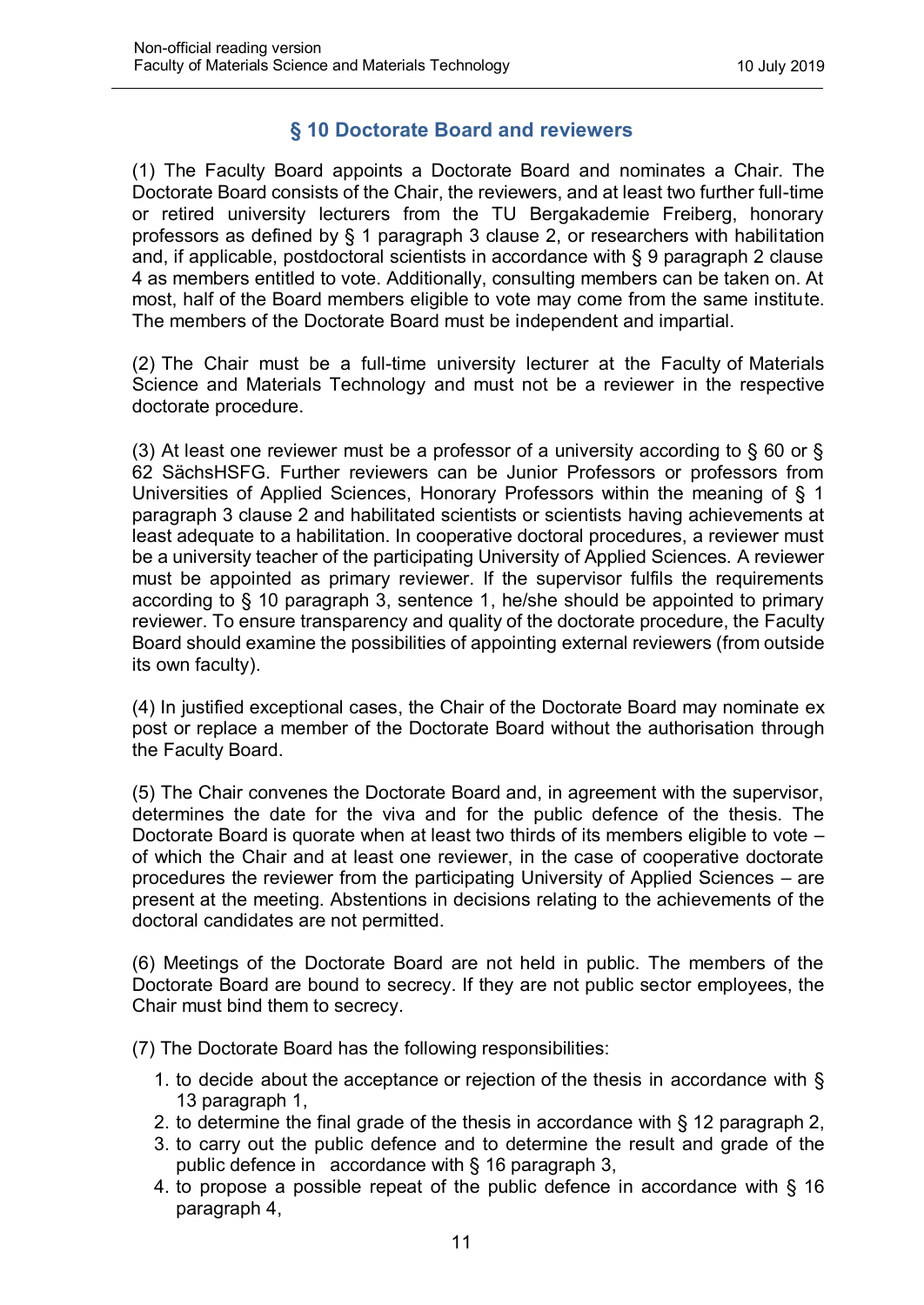- 5. to bring about a decision on the overall doctorate process including the determination of the grade in accordance with § 17 paragraphs 1 and 2 and the award of the degree,
- 6. to keep a record of its own proceedings and decisions.

#### **§ 11 Doctorate achievements**

- <span id="page-10-0"></span>(1) The achievements of the doctoral candidates comprise:
	- 1. submission of the doctoral thesis
	- 2. passing a viva or accomplishing comparable academic achievement in the framework of a structured doctorate in accordance with § 15 and
	- 3. public defence of the thesis.

(2) The thesis is a research paper authored by the applicant, presenting new results in the intended field of science of the doctorate. The thesis is proof of the applicant's ability to do independent academic research and to obtain results that develop the theories and/or methods in the respective branch of science. In consultation with the supervisor, the results of the doctoral work can be published before the doctorate award procedure is opened. Upon recommendation of the supervisor, the dissertation may be submitted in cumulative form. The formal requirements for the cumulative dissertation are regulated by the faculty's guidelines. Research that has been used for previous exams and graduation may not be used in the thesis.

(3) The thesis must be submitted in German or English. The title page must be in accordance with Appendix 1). If the Faculty Board approves another language for the thesis, then a six- to twelve-page summary of the thesis in German or English must be submitted.

(4) The viva is an oral examination, which provides proof of a candidate's knowledge of the broader subject area. An Examination Board tests the candidate's knowledge of a major and a minor subject. The major subject must be in the field of the doctoral work or in an interdisciplinary area related to the thesis. The minor subject of the viva should be meaningfully related to the main field of the research, but it must be clearly distinct from the topics of the major subject. The candidate's minor subject should be in responsibility of a full-time professor from the TU Bergakademie Freiberg. The major and minor subjects are proposed by the candidate (§ 8 paragraph 2 number 4). The Faculty Board must approve the major and minor subjects and appoints the examiners (§ 9 paragraph 2). Upon application, the viva can be substituted by equivalent scientific achievements. Further details are provided in the faculty's guidelines.

(5) The candidate's defence of the thesis is a public scientific presentation to a quorate meeting of the Doctorate Board, presided over by the Chair. The candidate must demonstrate the ability to expound the fundamental ideas of the thesis and to deal with any questions concerning its content.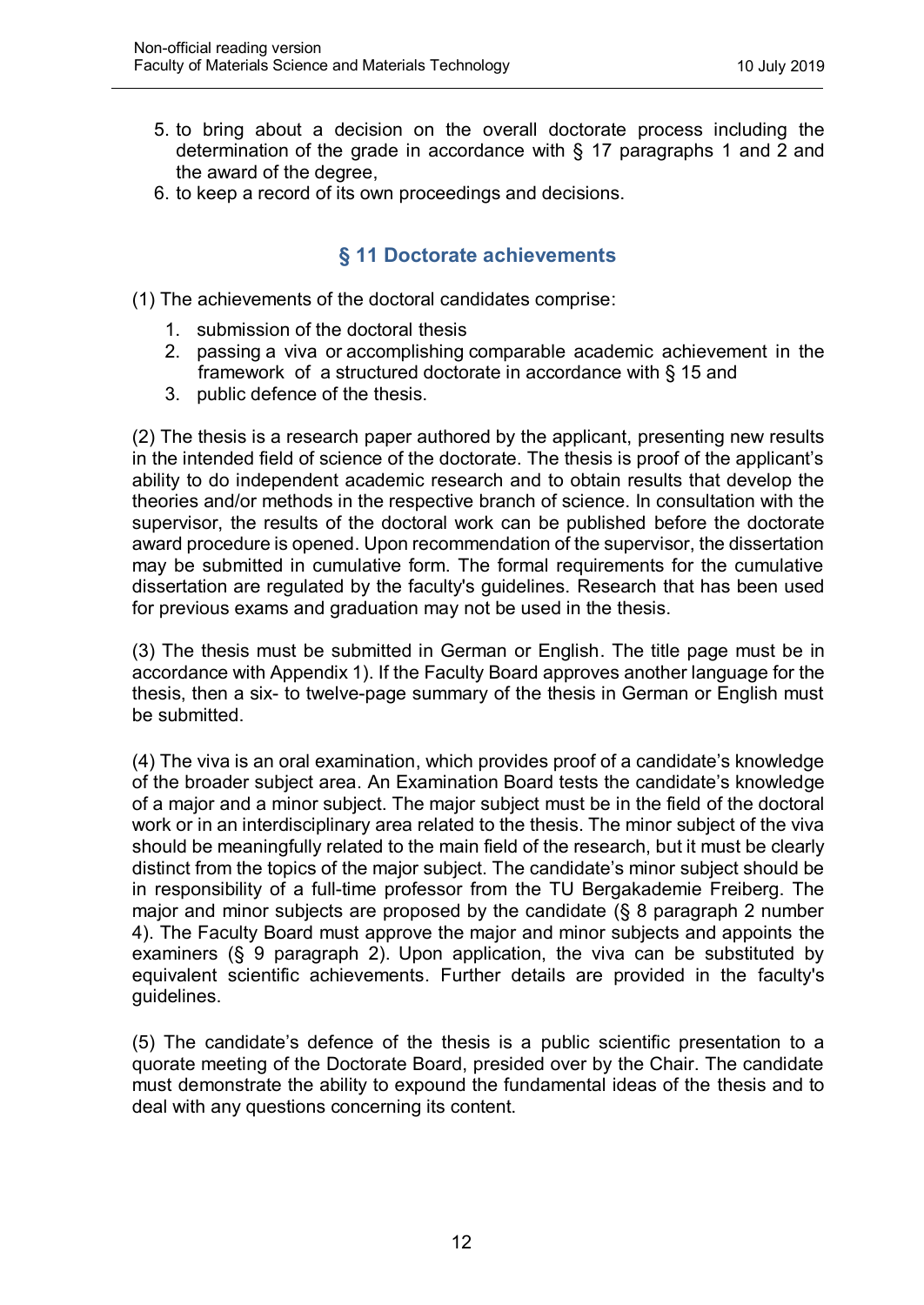#### **§ 12 Assessment procedures**

<span id="page-11-0"></span>(1) The judgement of the reviewers should normally be reported in writing within two months after having been requested. In justified exceptional cases, after consultation with the Dean of the Faculty, this period can be extended.

(2) The reviewers assess the thesis with one of the following grades:

| "very good"          |     | (magna cum laude - especially commendable),         |
|----------------------|-----|-----------------------------------------------------|
| "good"               | (2) | (cum laude - above average accomplishment),         |
| "satisfactory"       | (3) | (rite - meeting the required standards),            |
| "unsatisfactory" (4) |     | (non sufficit - not meeting the required standard). |

The thesis must be assessed in the form in which it was submitted. The assessment of the thesis must not be made dependent on any later revision. The reviewers may recommend revisions be made to the thesis before it is published. Any such changes must be approved by the Doctorate Board. These changes may not concern the scientific contents of the dissertation.

(3) If the thesis is graded as "unsatisfactory" by one reviewer, the Doctorate Board can propose to the Faculty Board that an additional scientist is asked to give an opinion.

(4) If the thesis is graded as "unsatisfactory" by the majority of the reviewers, the Doctorate Board rejects the thesis and the doctorate is considered to have failed. The Dean of the Faculty will proceed in accordance with § 13, paragraph 2.

(5) After all requested assessments have been submitted in writing, the Dean will grant the access to the thesis to all university lecturers and habilitated scientists of the TU Bergakademie Freiberg for a period of 14 days. The Deans of the other faculties must be informed about this arrangement. The inspection of the thesis is organized by the Centre of Advanced Study and Research. The announcement should be made by a written notice or by notification via the intranet. The members of the Faculty Board are entitled to inspect the assessments of the reviewers, including the proposed grades. The university lecturers and the candidate are entitled to inspect the reviewers' assessments without the grades. The grades can be seen only if the reviewers and the candidate have no objections.

(6) All university lecturers and habilitated scientists at the TU Bergakademie Freiberg have the right to submit a written statement in favour or against the acceptance of the thesis. The statement must be addressed to the Dean of the responsible faculty within the 14 day display period. The statement has to be justified in writing within 14 days after submission to the Dean of the Faculty.

#### **§ 13 Decisions concerning thesis acceptance**

<span id="page-11-1"></span>(1) The Doctorate Board decides about the thesis acceptance or rejection and about the final grade of the thesis at the end of the display period but before the defence of the thesis. The grades given by the reviewers, any comments and objections received by the Chair, and the opinion of the Doctorate Board must be taken into consideration.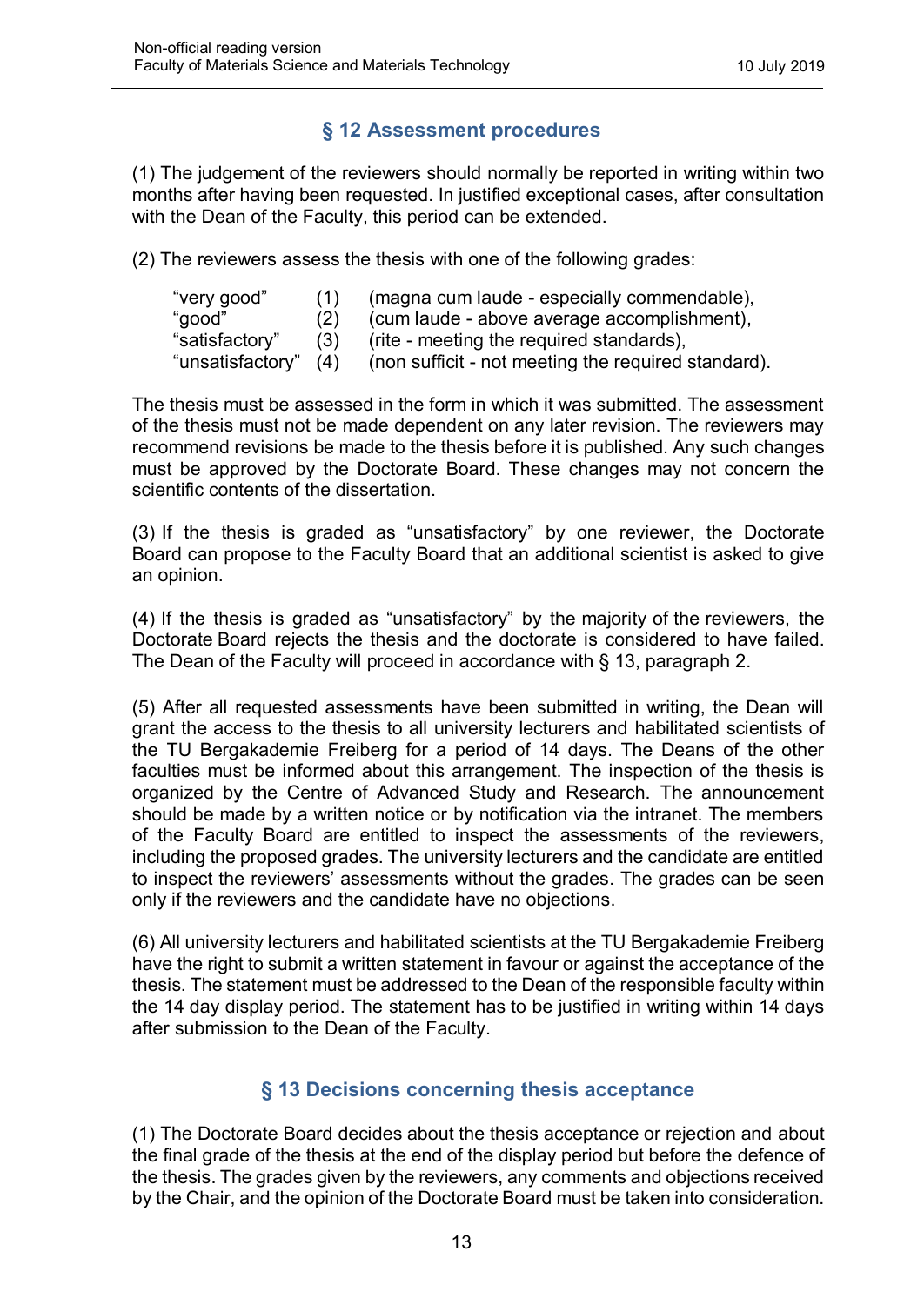(2) If the thesis is not accepted, the doctoral candidate will be judged to have failed. In this case, the candidate will be notified in writing by the Dean of the Faculty that the thesis was rejected. The notification must explain the reasons for the rejection and be accompanied by an explanation of the candidate's right of appeal.

#### **§ 14 The viva voce**

<span id="page-12-0"></span>(1) The viva voce is not public. It takes place in front of an Examination Board consisting of the examiner for the major subject, the examiner for the minor subject and the Chair of the Doctorate Board. The members of the Doctorate Board are also entitled to participate and vote.

(2) The viva must last at least 60 and not more than 90 minutes.

(3) The candidate must pass the viva before the public defence of the thesis.

(4) The candidate's performance is graded separately in the major and minor subject. Both grades are merged into an overall grade in accordance with § 12 paragraph 2. All grades are determined by a majority vote of all members of the Examination Board.

(5) There must be a record kept of the major matters, proceedings and conclusions of the viva. This record must be signed by the members of the Examination Board. The final grade is to be announced to the candidate at the end of the viva.

(6) If failed at first attempt, the candidate may apply for the viva to be repeated within one year of the announcement of the overall grade. The major and minor subjects cannot be altered for the first repetition of the viva. The Faculty Board decides the application, taking into account the view of the Examination Board. A second repetition of the viva is not allowed.

(7) If the candidate fails to pass the viva for the second time or if the application for the repetition of the viva is rejected, the doctorate will have failed. The Dean of the responsible faculty is required to notify the candidate in writing and set out the reasons for the failure. This notification must be accompanied by an explanation of the candidate's right of appeal.

(8) Upon request, the Faculty Board can decide to substitute alternative academic requirements for the viva. Alternative academic requirements are:

- 1. completion of a structured doctoral training programme in accordance with § 15 or
- 2. completion of graduate study programme in accordance with § 42 of the SächsHSFG, as long as its regulations allow for a procedure for giving a final grade.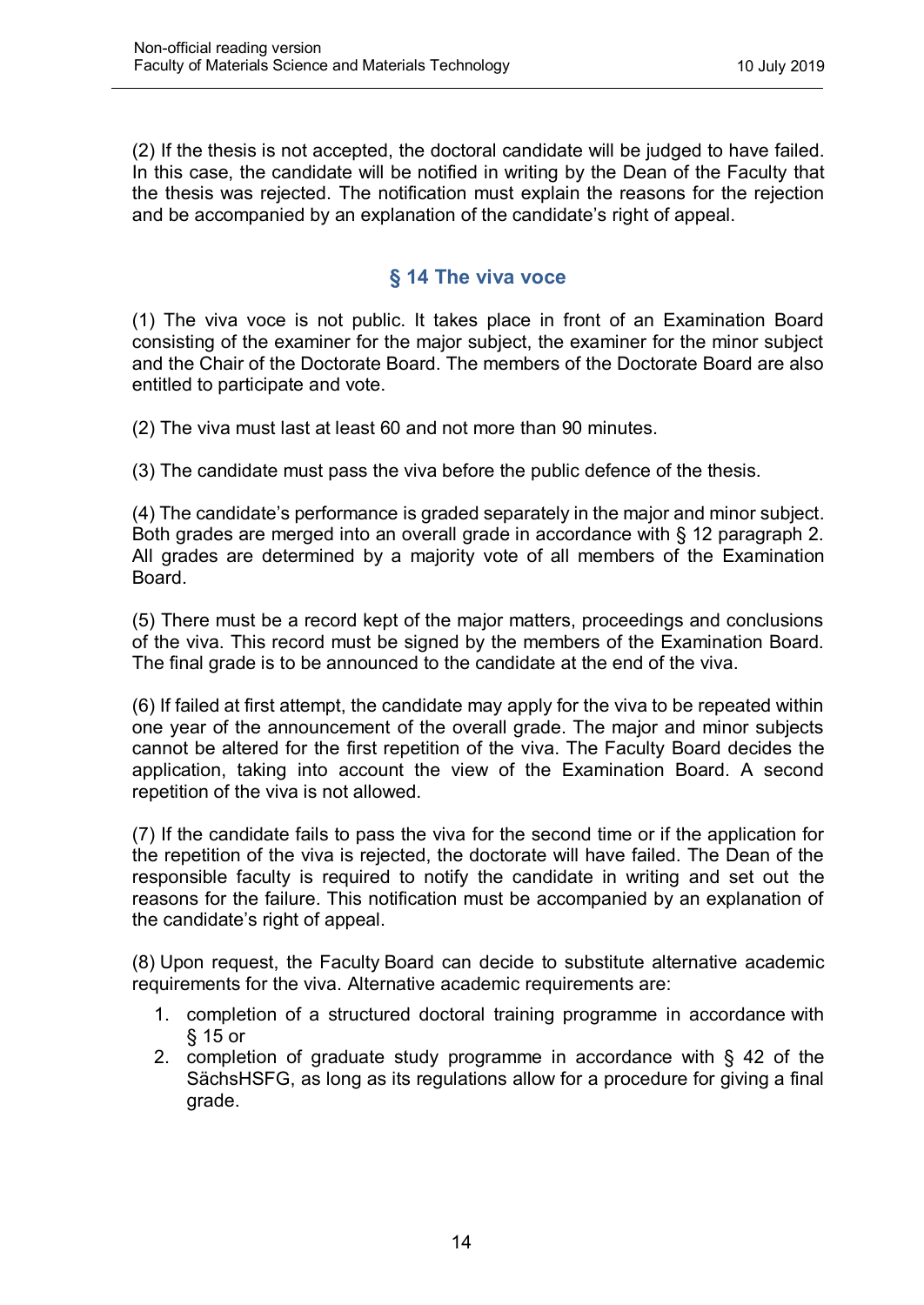#### **§ 15 Structured doctoral studies**

<span id="page-13-0"></span>(1) Structured doctoral studies are not a doctoral study programme according to § 40 paragraph 10 SächsHSFG. The structured doctoral studies include the following elements:

- 1. completion of a subject-related study programme as well as obtaining additional interdisciplinary qualifications,
- 2. conclusion of a Supervision Agreement between the supervising university lecturer(s) and, if applicable, the co-supervisor and the graduate student in accordance with § 1 paragraph 4 and
- 3. collaboration with a relevant professional institution (company, research institute etc.) or with a cooperating university if this is appropriate for the matter of the doctorate. This contact should entail a stay of the graduate student at the relevant institution as well as the regular information exchange with a tutor employed at this institution about the progress of the doctorate.

(2) Doctoral candidates who are doing their doctorate within the framework of a doctoral research programme or a bi-national doctorate agreement can be obliged by the Faculty Board to complete structured doctoral studies. This obligation will be given with the admission to the doctorate according to § 7 paragraph 1. The type and extent of the achievements to be provided within the structured doctoral studies are determined by the Faculty Board and communicated to the doctoral candidate.

(3) The structured doctoral studies can also be carried out individually, i.e. without belonging to a doctoral research programme or a bi-national doctorate agreement. The individual programme of study is based on the guidelines set out by the Faculty Board. The offers of the Centre of Advanced Study and Research or other establishments should also be considered.

(4) Upon application, the doctoral candidate will receive a Diploma Supplement on the achievements provided in the structured doctoral studies.

#### **§ 16 Public defence of the doctoral thesis**

<span id="page-13-1"></span>(1) The date and the time for the public defence must be decided at least two weeks in advance. The candidate must be informed in writing and a public announcement made within university. The announcement should be made by a written notice or notification via intranet. Members of the Doctorate Board are to be invited to the public defence. The defence is normally to be carried out in German or English. The Doctorate Board decides about exceptions.

(2) The defence consists of a scientific presentation taking normally 30 minutes, of a short evaluation of the thesis by the reviewers and a discussion. In the scientific presentation, the candidate is required to expound clearly the fundamental ideas and the most important results of the thesis. In the discussion, the candidate must demonstrate a comprehensive knowledge of the subject and the ability to deal convincingly with its issues. All attendees are entitled to ask questions during the discussion. The Chair of the Doctorate Board may reject questions if they are not related to the subject. The candidate's academic career will be read out prior to the defence.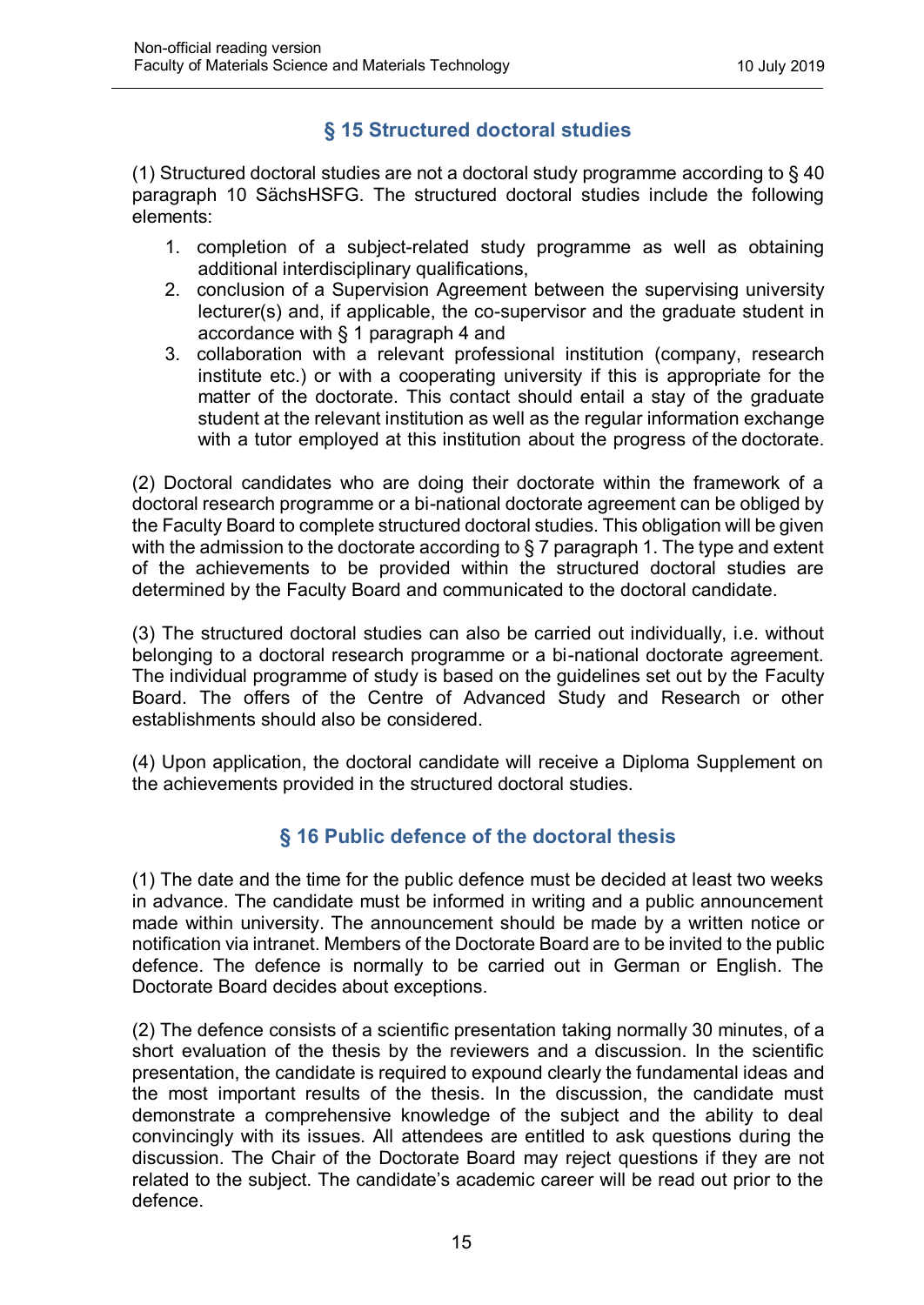(3) After the defence, the Doctorate Board determines the result and the grade for the defence in accordance with § 12, paragraph 2.

(4) If the Doctorate Board grades the defence as "unsatisfactory", the candidate has the right to apply for a repeated defence within six months of the announcement of the grade. The Faculty Board decides the application taking into account the view of the Doctorate Board. The repeated defence must take place within 12 months of the candidate's application. A second repeat of the defence is not allowed.

(5) If the repetition of the public defence is unsuccessful or if the Faculty Board rejects the application for a second defence in accordance with paragraph 4, the Dean of the Faculty must notify the candidate in writing. This notification must be accompanied by an explanation of the candidate's right of appeal.

#### **§ 17 Classification**

<span id="page-14-0"></span>(1) If the candidate successfully completes the public defence, the Doctorate Board will conclude immediately after the assessment of the defence the award of the doctoral degree in the relevant subject. The Board determines the final grade of the doctorate taking account of the grades given for the thesis, the public defence and the viva or the structured doctoral studies or the postgraduate courses. The final grade of the doctorate will be determined by majority vote of all members of the Doctorate Board. When determining the overall grade, the result of the thesis shall have priority.

(2) A doctorate can be classified in one of the following grades:

| "very good"    | (magna cum laude) |
|----------------|-------------------|
| "good"         | (cum laude)       |
| "satisfactory" | (rite)            |

An outstanding performance can be classified "with distinction" (summa cum laude) especially when all three parts of the doctorate (thesis, viva voce or alternative academic requirements, and defence) have been graded "very good".

(3) Following the decision of the Doctorate Board, its Chair informs the candidate (and the attendees of the defence) about the successful completion of the doctorate in the presence of the Doctorate Board. Furthermore, the candidate is informed about the grade for the thesis, the grade for the defence and the overall grade. With the consent of the candidate, the grade of the thesis, the grade of the defence as well as the determined overall grade can be announced publicly to the candidate.

#### **§ 18 Publication of the doctoral thesis**

<span id="page-14-1"></span>(1) The future doctor (candidate, who has satisfied all academic requirements: thesis, viva voce or alternative academic requirements, and public defence) is required to make the thesis available to the academic community.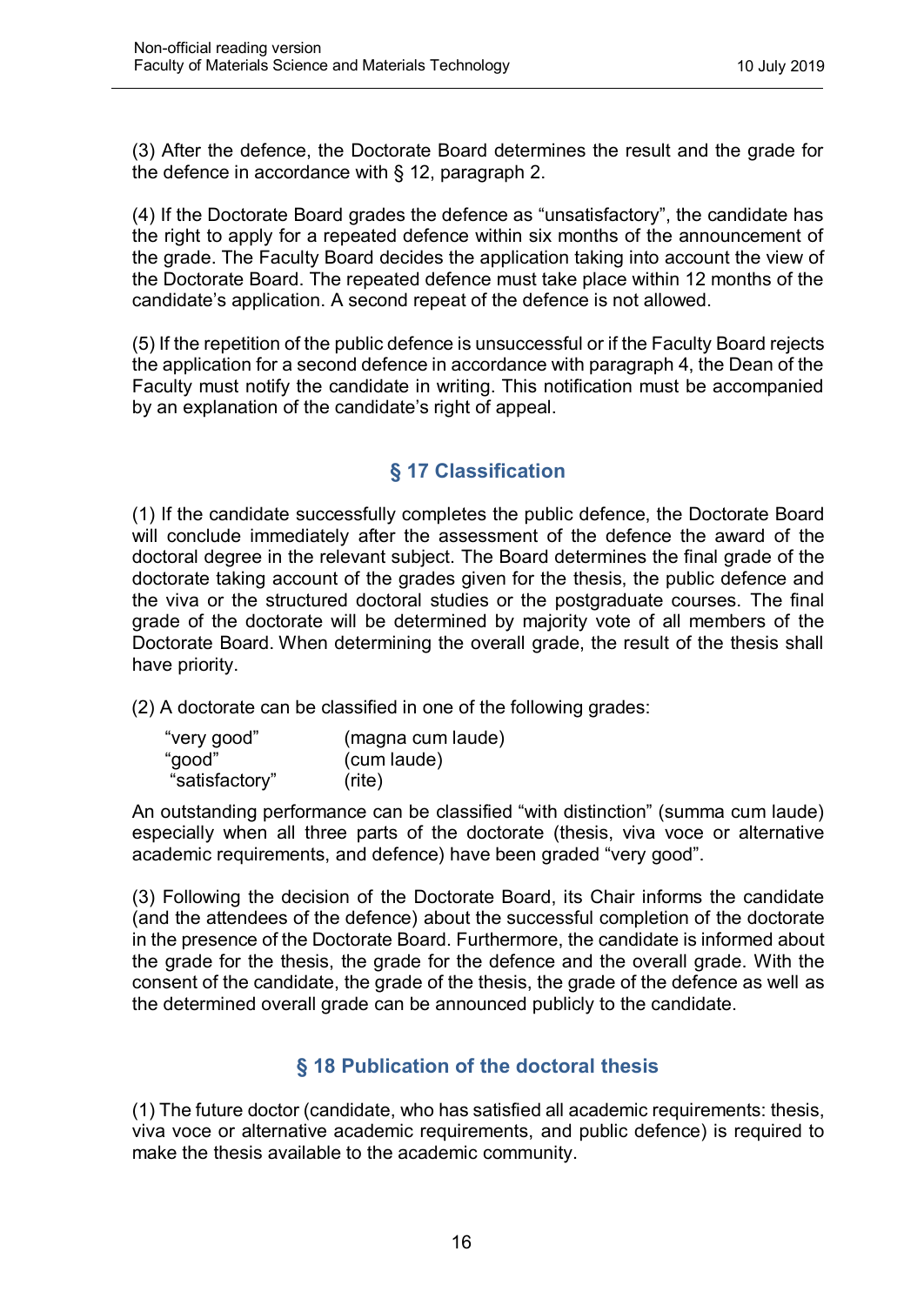(2) The doctoral thesis is regarded as published if the future doctor delivers within one year of the public defence five bound copies of the thesis to the University Library. These copies must be free of charge and printed on durable, wood and acid free paper, with a title page set out in accordance with Appendix 2. Moreover, the results of the doctoral work must be disseminated by either:

- a) publishing the fundamental ideas and results of the thesis in internationally recognized scientific journals, or
- b) delivering 20 additional copies of the thesis to the University Library, free of charge, in the form of books, photocopies or microfiches, or
- c) providing proof that the thesis has been published by a commercial publisher (with the publication identified as thesis on the reverse of the title page), or
- d) publishing the thesis on the Qucosa document server (http://tubaf.qucosa.de).

(3) In the cases mentioned in paragraph 2, letters b) and d), the University Library gets the rights to copy and publish the thesis or to make it available via information networks, free of charge.

(4) A University Library official will issue a receipt for the thesis, which must be presented at the Centre of Advanced Study and Research.

(5) In exceptional circumstances, the Faculty Board may, at the written request of the future doctor or the supervisor, delay publication by a maximum of three years with regard to the deadline referred to in paragraph 2 (above). At the request of the supervisor, the Dean of the Faculty can decide on the publication version 2 b) (above). If the future doctor culpably fails to discharge the obligations set out in paragraph 2 by the stipulated deadline then all rights acquired by the award of the doctorate are lost and the doctorate procedure terminates.

#### **§ 19 Doctoral certificate**

<span id="page-15-0"></span>(1) The Centre of Advanced Study and Research delivers the doctoral certificate to the future doctor after all requirements in accordance with § 18 have been met. The document (see Appendix 3) contains:

- 1. personal details
- 2. the academic degree awarded
- 3. the title of the thesis
- 4. names of the supervisor and the other reviewers
- 5. information about the viva or, if the viva was substituted, about the other scientific accomplishments
- 6. the field of science of the doctorate
- 7. the overall grade of the doctorate
- 8. the date of the award
- 9. the signatures of the Rector and the Faculty Dean
- 10. the official seal of TU Bergakademie Freiberg

(2) The receipt of the doctoral certificate confers the right to use the title of Doctor.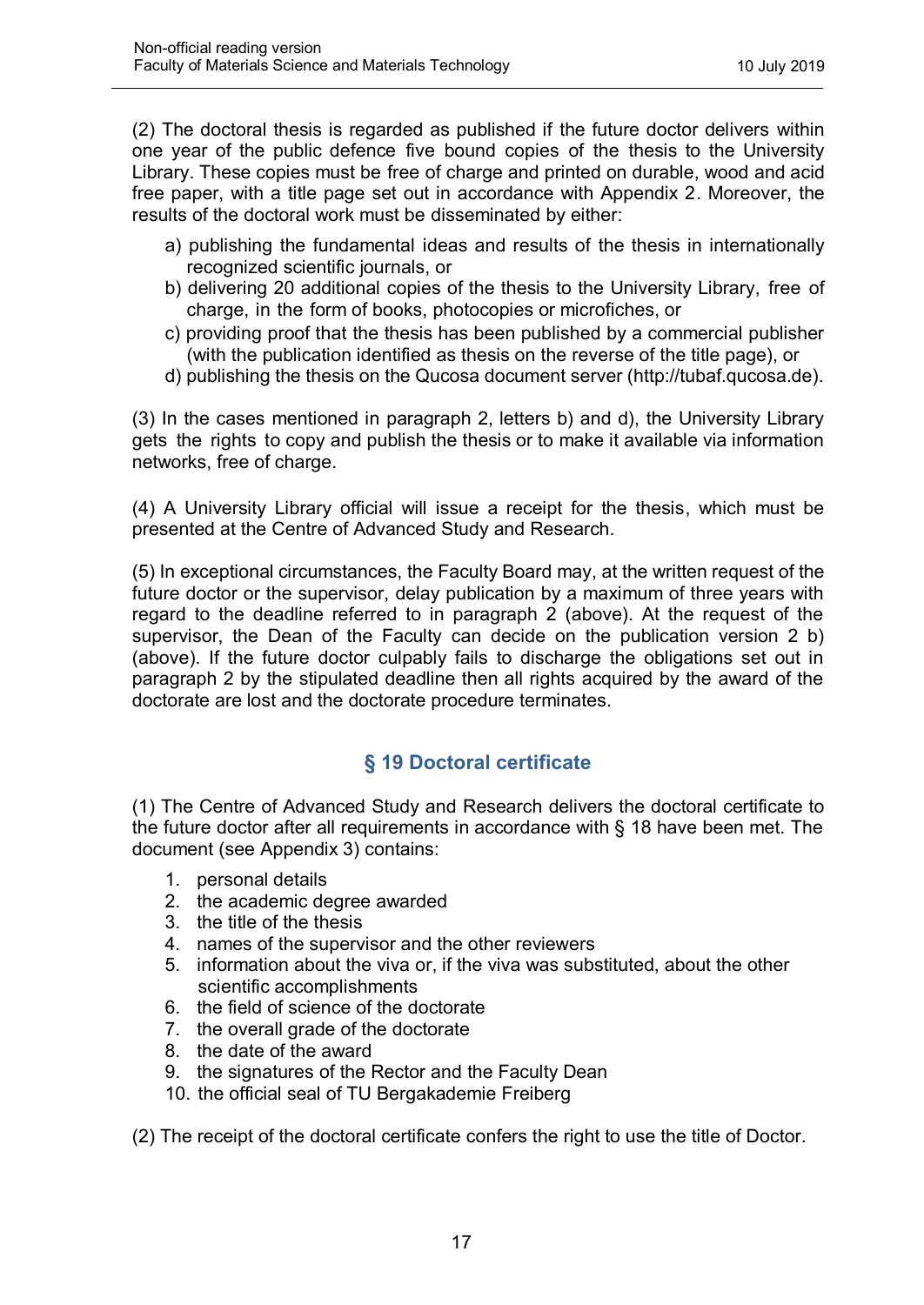#### **§ 20 Cotutelle de thèse**

<span id="page-16-0"></span>(1) Within the framework of these Regulations for the Award of Doctorates, a joint doctorate procedure with a foreign university or faculty is possible if the Faculty of Materials Science and Materials Technology or some of its professors cooperate with their colleagues/peers from the foreign university/faculty. A joint doctoral procedure requires bilateral agreements between the TU Bergakademie Freiberg and the foreign university/faculty and the admission of the doctoral candidate at both universities.

(2) These agreements from paragraph 1 regulates especially:

- 1. the supervisors of the bi-national doctorate at both universities;
- 2. the minimum duration of research periods at each university;
- 3. the modalities of cooperation between both universities in assessing the doctorate; and
- 4. the method of certification of a successful doctorate and also the designation of the doctoral title.

(3) The agreements may stipulate recognition of the scientific work done at the foreign university and define the formation of a joint Examination Board. The guidelines for Examination Boards in these Regulations are not binding for bi-national Examination Boards with respect to their size and composition. The same applies for the modalities of the defence and the Doctorate Board.

(4) Furthermore, the agreement can rule that the language of the thesis is other than German or English if a six- to twelve- page abstract in German or English is included. The same applies for the viva voce and defence.

(5) After the successful passing of the doctorate procedure, the candidate receives either one doctoral certificate signed by representatives of both universities or two separate certificates. In particular, the two separated certificates must specify explicitly that the doctoral title was awarded in a joint doctorate procedure for the same scientific accomplishment.

(6) A thesis that had been submitted to a foreign university and has not been accepted or was rejected cannot be re-submitted at the TU Bergakademie Freiberg.

# <span id="page-16-1"></span>**IV. HONORARY DOCTORATES**

#### **§ 21 Honorary doctorates**

<span id="page-16-2"></span>(1) A proposal to award an honorary doctorate, containing justification of the award, can be submitted to the Senate of the TU Bergakademie Freiberg by at least two university lecturers of the Faculty. If the Senate approves the proposal, the Faculty Board will establish a committee that consists of five university lecturers of the Faculty and that is chaired by the Dean or by the Deputy Dean. The committee will produce the materials necessary for the Faculty Board to reach a decision.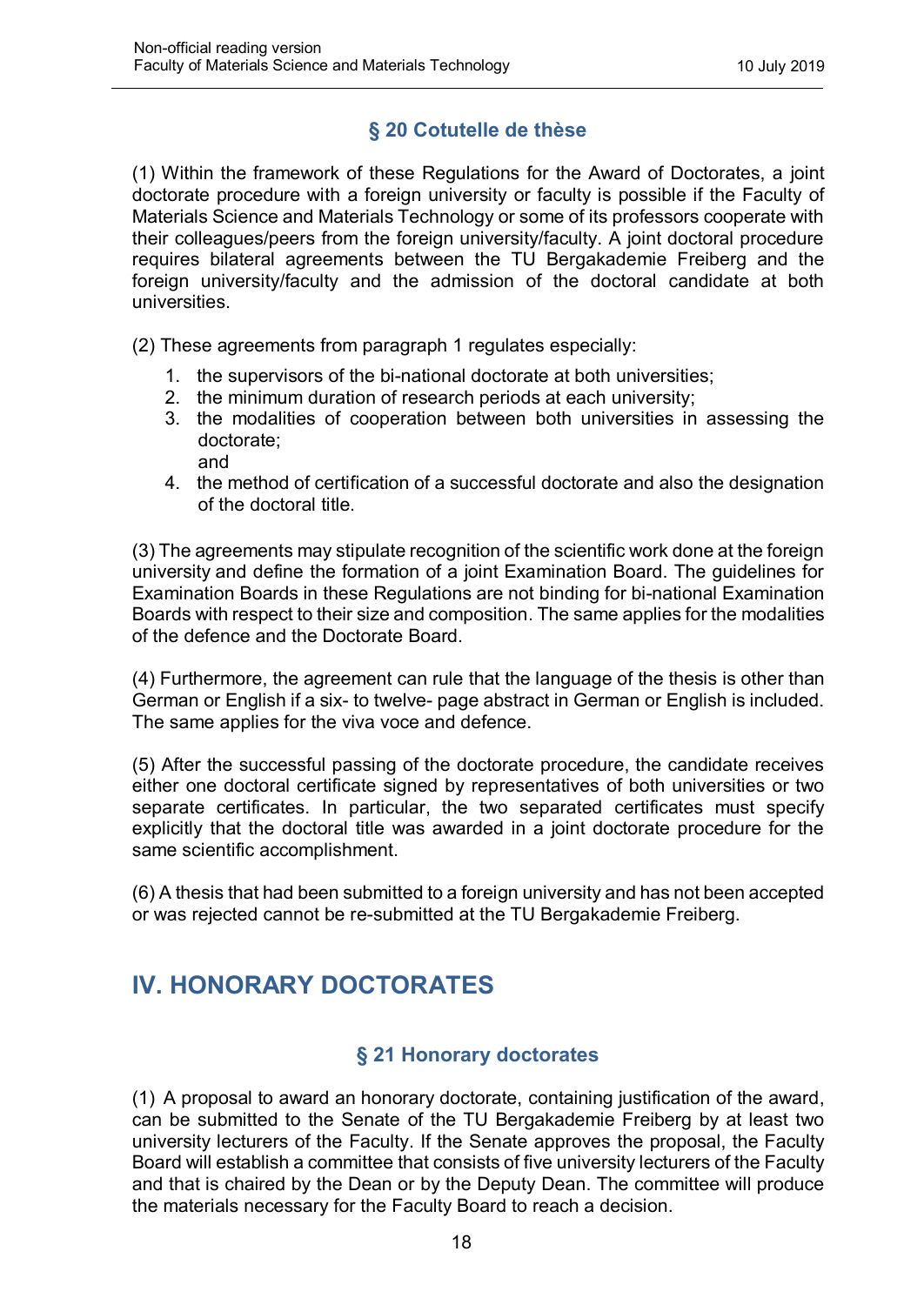(2) The decision to award the proposed honorary doctorate requires a two-thirds majority of the Faculty Board, voting in a secret ballot. If it is decided to award the honour, the encomium can be drawn up in consultation with the person to be honoured.

(3) The award of the honorary doctorate consists of a statement of the reasons for the honour, the presentation of the certificate by the Rector and the Dean of the relevant Faculty and of an academic lecture given by the honorary graduate.

(4) If the holder of the degree has been legally convicted of an offence, the degree "Doctor Honoris Causa" or "Doktor Ehren halber" can be withdrawn. It must be withdrawn if the honoured person has been legally convicted of a crime. The § 25 paragraphs 2 and 3 of these regulations apply mutatis mutandis.

# <span id="page-17-0"></span>**V. MISCELLANEOUS PROVISIONS**

#### **§ 22 Failure to attend viva or public defence**

<span id="page-17-1"></span>If the candidate fails to attend the viva or public defence at the arranged time without valid reasons then the doctorate will be deemed to have failed.

#### **§ 23 Rights of access to information and appeal**

<span id="page-17-2"></span>(1) Upon application, the candidate has the right of access to the doctoral file.

(2) The candidate must apply in writing within one month of the announcement of the overall grade of the doctorate. The application must be addressed to the Faculty Board. The Dean will determine the time and place for the file to be inspected.

(3) A written appeal against any decision made under these regulations can be lodged with the Dean of the Faculty within one month of the decision being announced. The Dean must immediately inform the Faculty Board that there has been an appeal and pass the appeal to the Doctorate Board for comment.

(4) Objection Authority is the Faculty Board. The Faculty Board must decide the appeal and inform the applicant within three months of the receipt of the objection. The decision of the Faculty Board must be delivered to the appellant within this period. If this deadline cannot be met, the appellant must be informed about the reasons. The decision regarding the appeal must be delivered in writing and the grounds for it must be set out. The decision must be accompanied by a statement of the appellant's legal rights.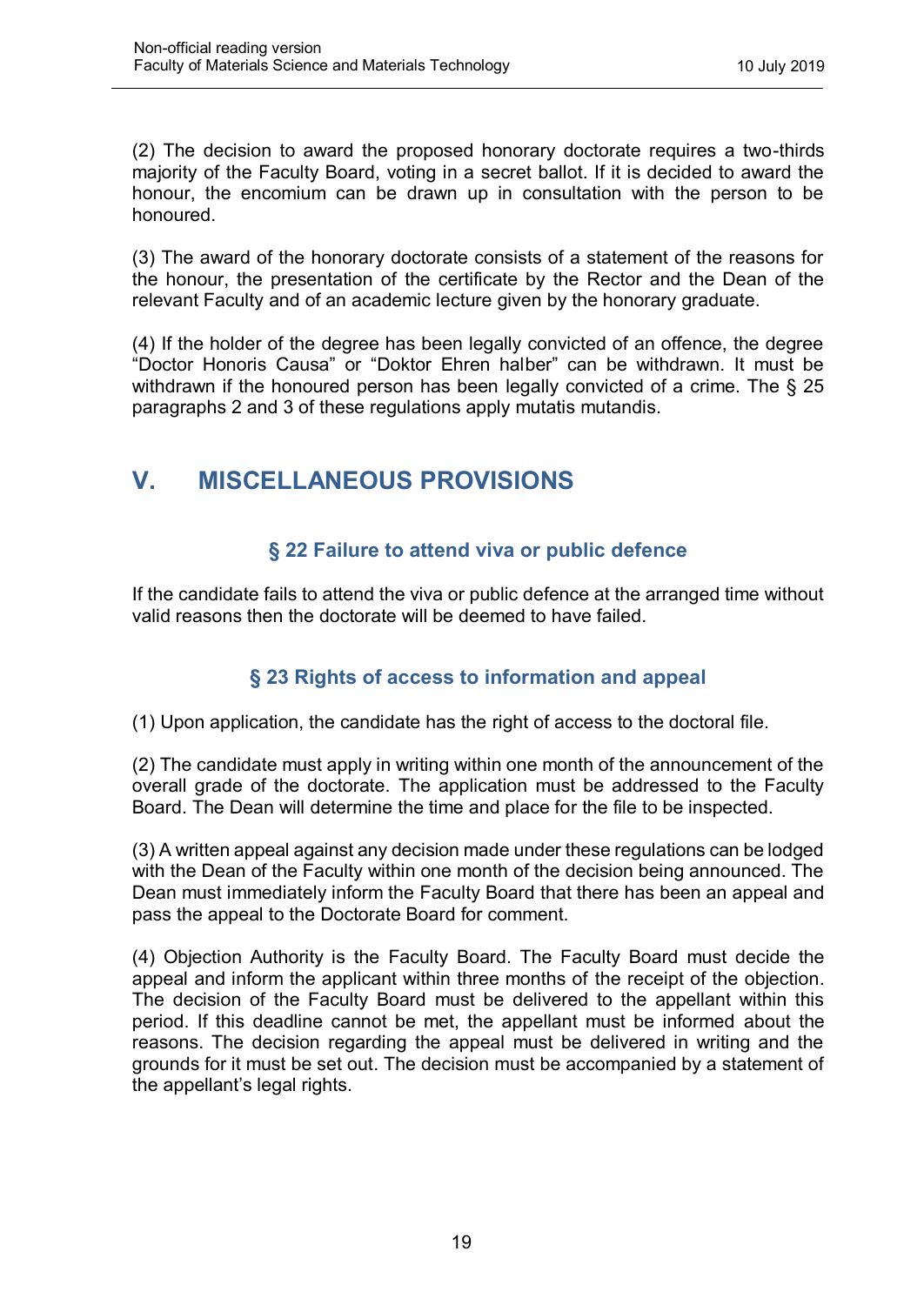#### **§ 24 Reapplication**

<span id="page-18-0"></span>The candidate has the right to reapply for the opening of the doctoral procedure if the first doctorate fails in accordance with § 12, paragraph 4 or § 13, paragraph 2. With this application, a different thesis or a fundamentally revised version of the first thesis with the same topic must be submitted. Only one such reapplication for a doctorate is possible at the TU Bergakademie Freiberg. The earliest date for a reapplication is one year after the Dean's announcement that the doctorate has failed. The reapplication will be decided in accordance with § 9.

#### **§ 25 Doctoral degree revocation**

<span id="page-18-1"></span>(1) The doctorate can be revoked if

- 1. it emerges that the candidate materially misled the Faculty Board about the fulfilment of admission requirements or about the achievements related to the doctorate, or
- 2. facts become known, that would have precluded the awarding of the doctorate.

(2) Prior to the revocation of the doctorate, the candidate has the right to make a statement to the Faculty Board.

(3) The Faculty Board makes the decision to revoke it by a two-thirds majority. The Dean notifies the affected person in writing of the revocation and the reasons for it. This notification must be accompanied by an explanation of the recipient's legal rights. The Dean also withdraws the awarded doctoral certificate.

(4) In cases of suspected scientific misconduct, in addition, the instructions of the Regulations on Safeguarding Good Scientific Practice and on Handling Scientific Misconduct at TU Bergakademie Freiberg apply for the procedure.

#### **§ 26 Terms**

<span id="page-18-2"></span>Masculine terms used in these regulations apply to male and female persons in equal measure.

#### **§ 27 Coming into force and expiry of the regulations**

<span id="page-18-3"></span>(1) These doctorate regulations come into force one day after they have been officially announced at the TU Bergakademie Freiberg. Simultaneously, the doctorate regulations of 16 March 2010 (Official Announcements of the TU Bergakademie Freiberg No. 05 of 16 March 2010) will cease to be effective for the Faculty of Materials Science and Materials Technology, subject to the following sentences. For doctoral procedures that have been opened before these Regulations of the Award of Doctorates entered into force, the doctorate regulations of 16 March 2010 apply. For doctoral candidates who have already submitted a Declaration of Intent but whose doctoral procedure has not yet been opened, the Regulations of the Award of Doctorates of 16 March 2010 apply as a rule. However, these doctoral candidates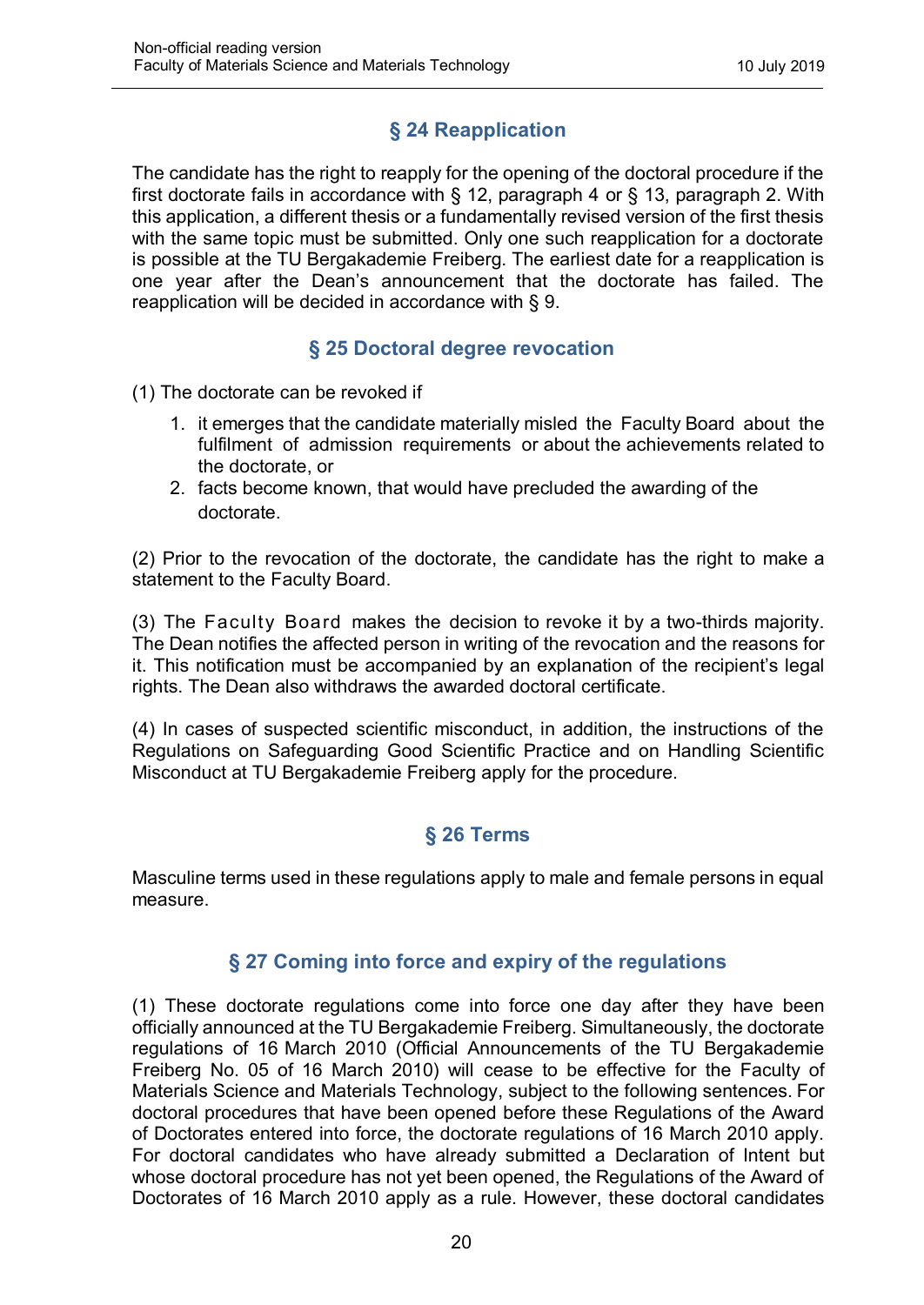may also proceed according the new doctorate regulations. These doctorate regulations apply without exception to doctoral candidates who have not yet submitted a Declaration of Intent.

(2) Issued in accordance with the resolutions of the Faculty Board on 9 May 2017 and the approval of the Rectorate of 6 June 2017.

Freiberg, 20 June 2017

signed: Prof. Dr. David Rafaja Dean of the Faculty of Materials Science and Materials Technology

Freiberg, 26 June 2017

signed: Prof. Dr. Klaus-Dieter Barbknecht Rector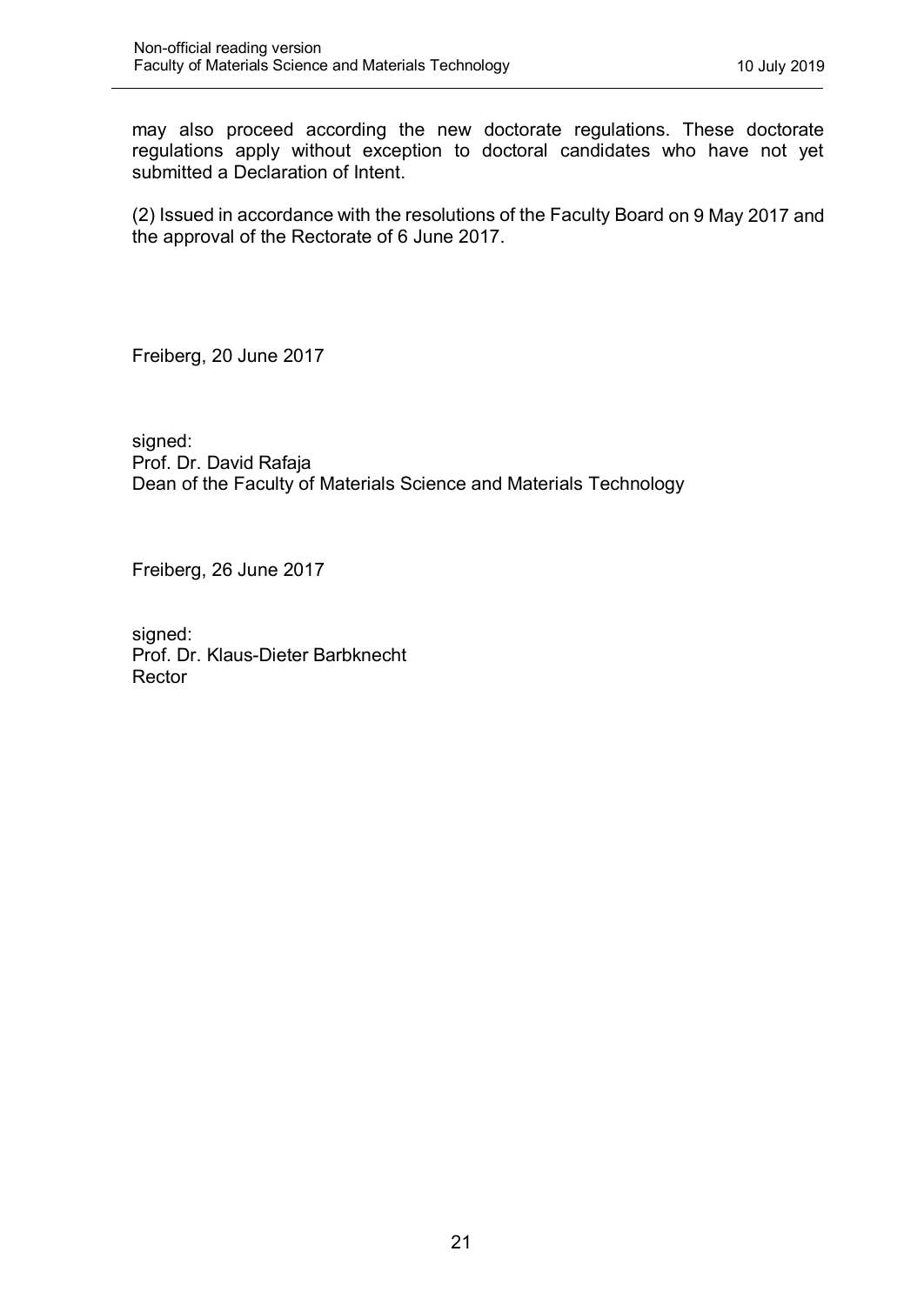Appendix 1.1

#### **Layout of the title page of the submitted doctoral thesis**

| (Titel) |  |
|---------|--|

Der Fakultät für Werkstoffwissenschaft und Werkstofftechnologie

der Technischen Universität Bergakademie Freiberg

eingereichte

#### **DISSERTATION**

zur Erlangung des akademischen Grades

............................................ (academic degree)

..........................................., (abbreviation)

vorgelegt

von.............................................................................................................

(akademischer Grad, Vorname, Name)

geboren am........................ in ...................................

Freiberg, den................................ (Einreichungsdatum)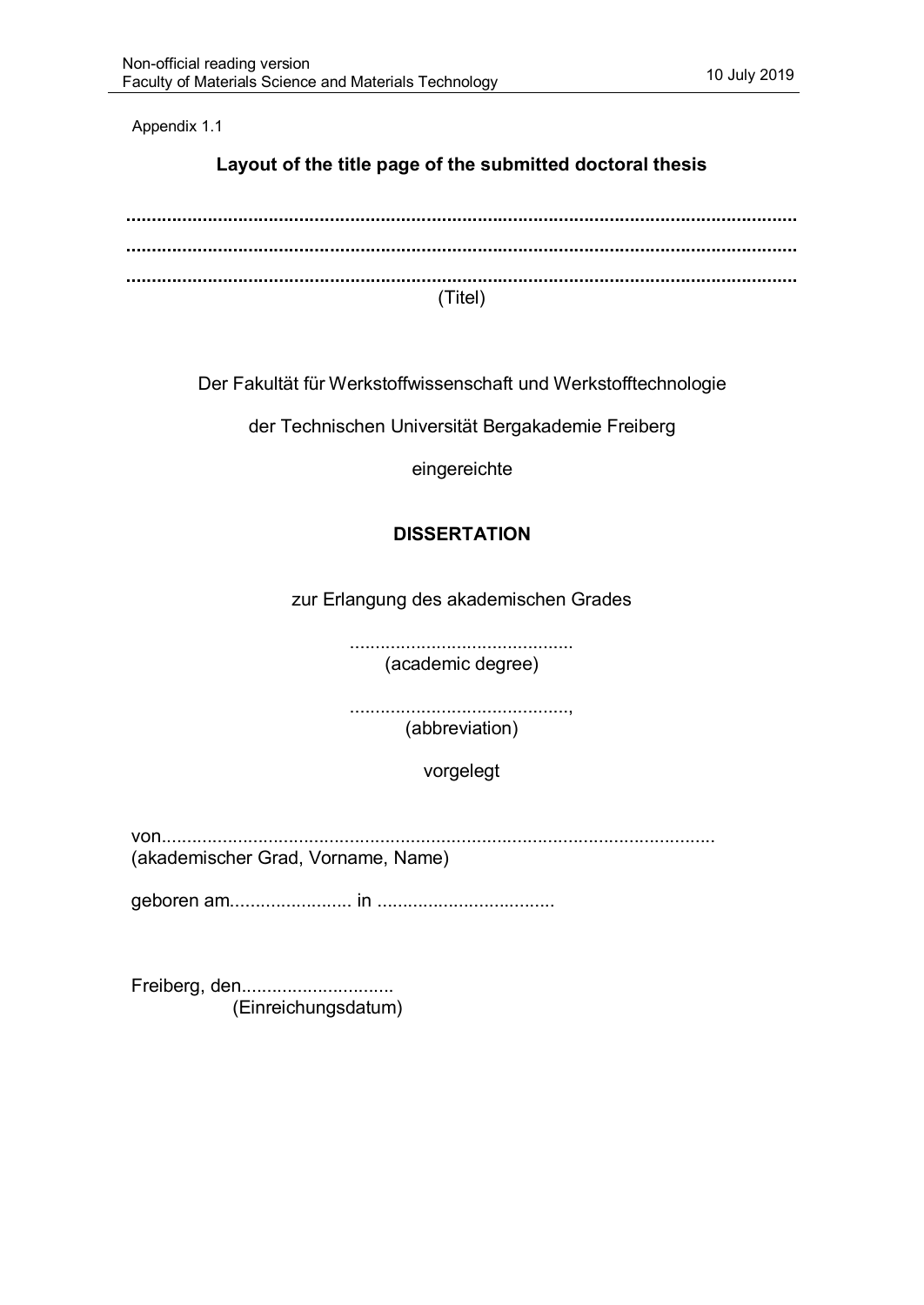Appendix 1.2

**Layout of the title page of the submitted doctoral thesis - Optional - in addition to the title page in German language**

------------------------------------------------------------------------------------------------------------------------------- -------------------------------------------------------------------------------------------------------------------------------

(Title)

by ........................................................................................................................... (academic degree, first name, surname)

born on the ................................... in ..........................................

## **THESIS**

submitted to the Faculty of Materials Science and Materials Technology of the Technische Universität Bergakademie Freiberg

to attain the academic degree of

..........................................

(academic degree)

.........................................

(abbreviation)

Freiberg, .................................

(date of submission)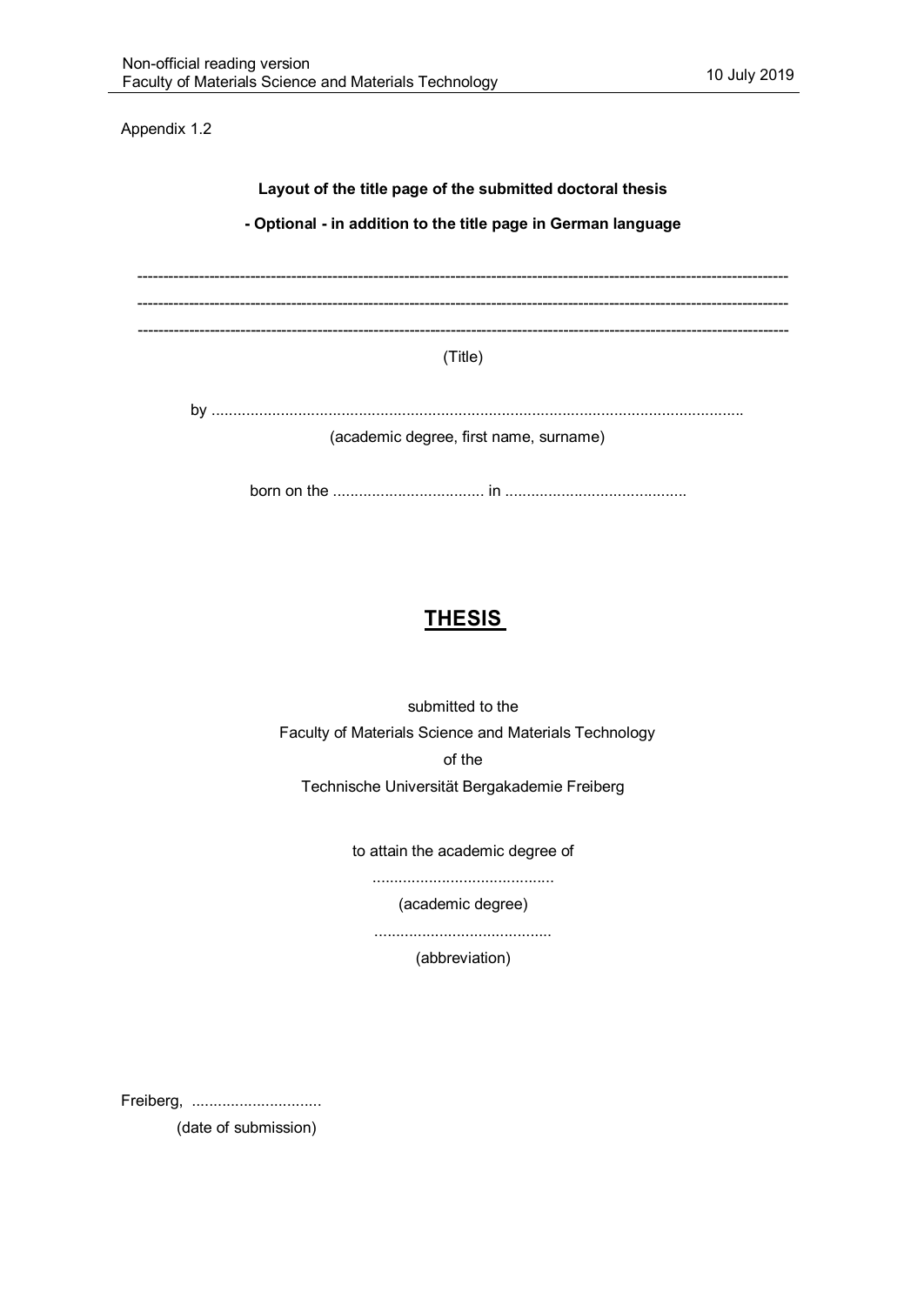Appendix 2.1

#### **The layout of the title page of required copies of the doctoral thesis**

(Titel)

Von der Fakultät für Werkstoffwissenschaft und Werkstofftechnologie

der Technischen Universität Bergakademie Freiberg

genehmigte

#### **DISSERTATION**

zur Erlangung des akademischen Grades

................................................. (academic degree)

................................................, (abbreviation)

vorgelegt

von.......................................................................................................... (akademischer Grad, Vorname, Name)

geboren am ........................ in ....................................

Gutachter.: ................................................................................

................................................................................

...............................................................................

(Titel, akademischer Grad, Vorname, Name, Ort)

Tag der Verleihung: ...........................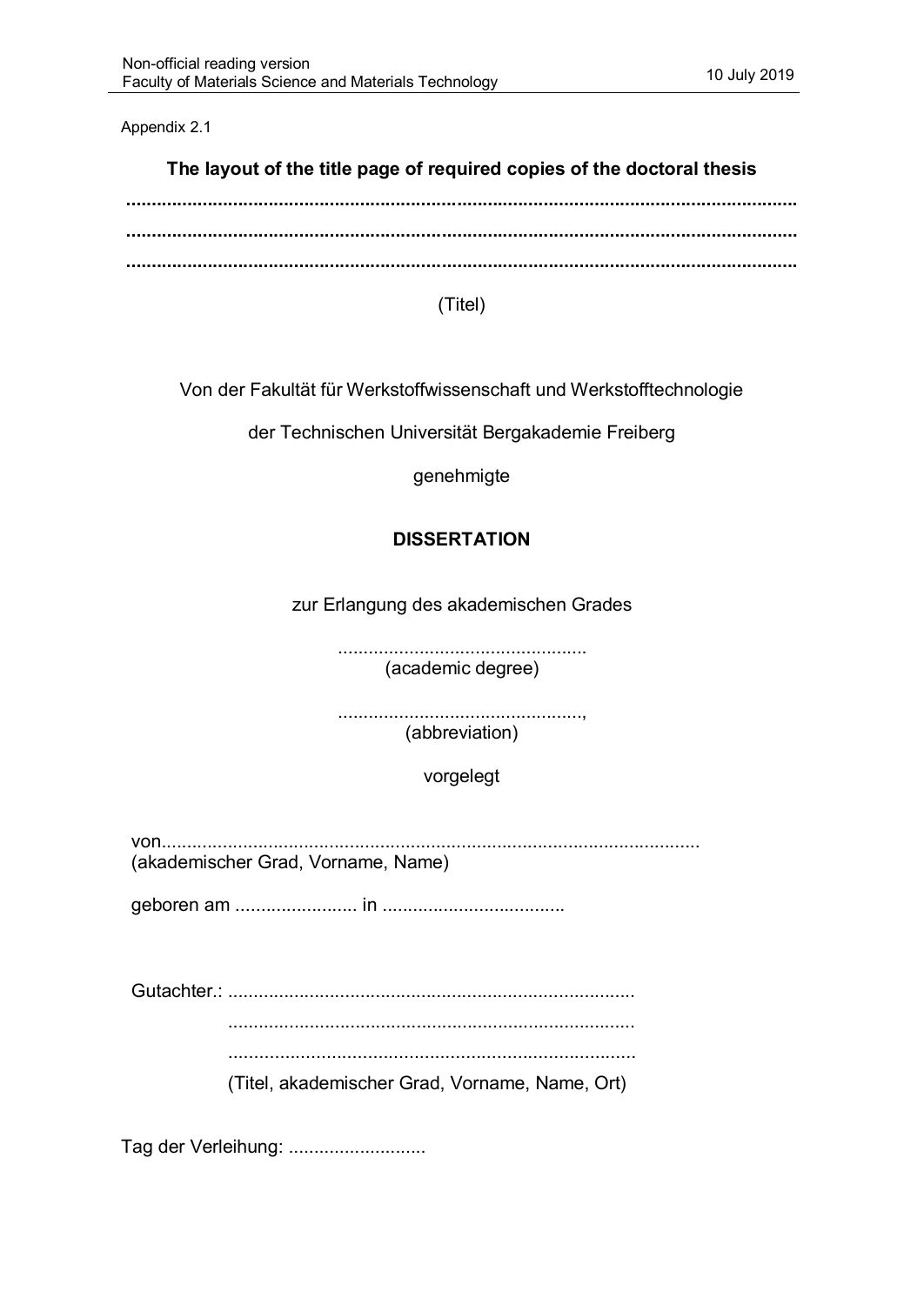Appendix 2.2

**The layout of the title page of required copies of the doctoral thesis**

**- Optional - in addition to the title page in German language**

------------------------------------------------------------------------------------------------------------------------------- ------------------------------------------------------------------------------------------------------------------------------- -------------------------------------------------------------------------------------------------------------------------------

(Title)

by...........................................................................................................................

(academic degree, first name, surname)

born on the ................................... in..........................................

## **THESIS**

submitted to and approved by

the

Faculty of Materials Science and Materials Technology of the

Technische Universität Bergakademie Freiberg

to attain the academic degree of

..........................................

(academic degree)

.........................................

(abbreviation)

Reviewers: ................................................................................... .................................................................................... .................................................................................... (title, academic degree, first name, surname, place)

Date of the award ..............................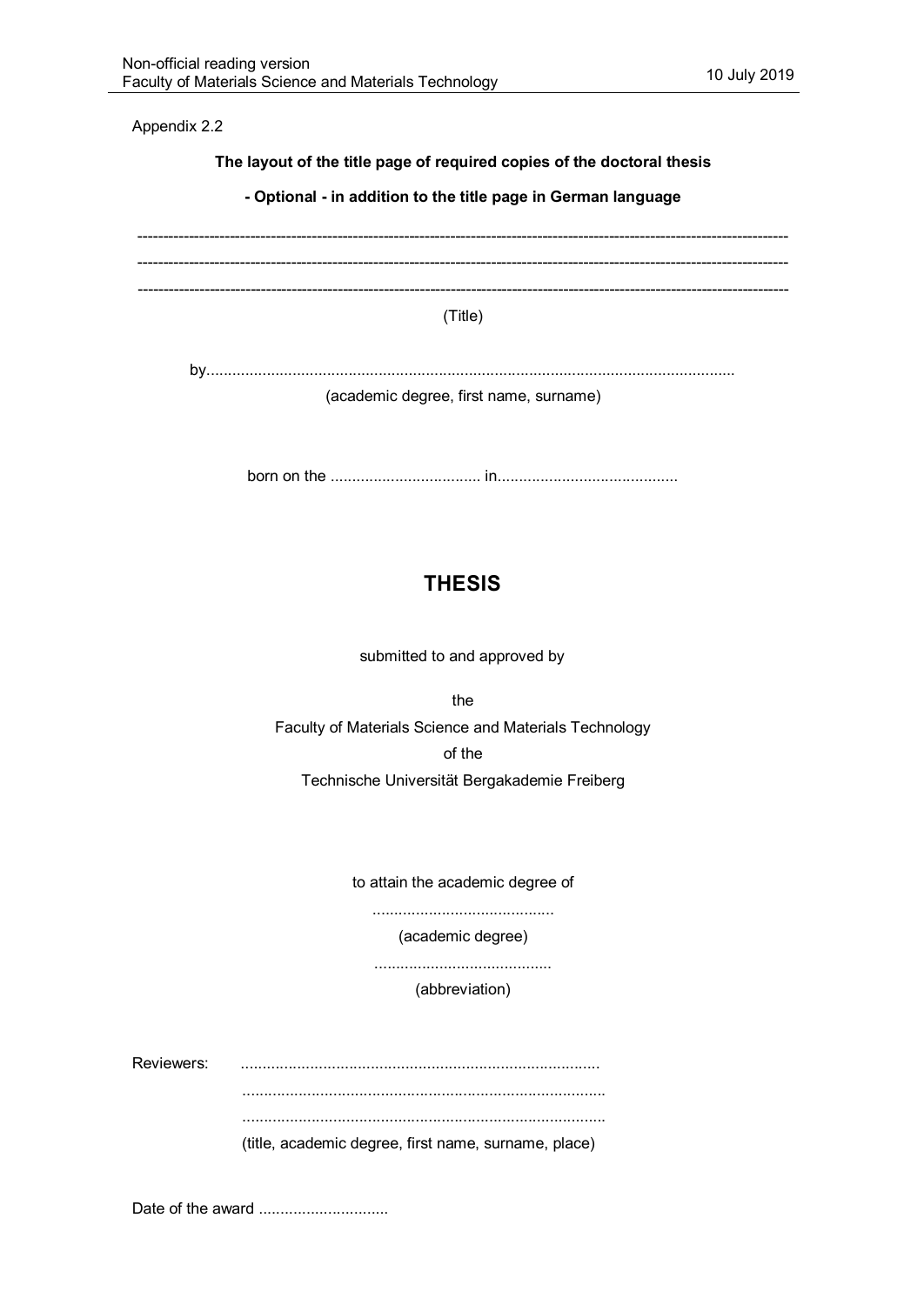#### Appendix 3: Specimen of the Doctoral Certificate

|           | Technische Universität Bergakademie Freiberg                                                                                                 |
|-----------|----------------------------------------------------------------------------------------------------------------------------------------------|
|           | The Faculty of Materials Science and Materials Technology                                                                                    |
|           |                                                                                                                                              |
|           |                                                                                                                                              |
|           | the academic degree                                                                                                                          |
|           |                                                                                                                                              |
|           | For the field of science                                                                                                                     |
|           | upon a regular or cooperative doctorate procedure, in which by means of the thesis entitled,                                                 |
|           | the viva <sup>3</sup> voce and the public defence the ability for independent research was demonstrated<br>and passed with the overall grade |
|           | Supervisor<br>Reviewer                                                                                                                       |
| Freiberg, |                                                                                                                                              |
| Rector    | (Official stamp)<br><b>Faculty Dean</b>                                                                                                      |
|           |                                                                                                                                              |

 3 If viva voce was replaced by other scientific work this work is to be named i.e. the structured doctorate studies or postgraduate school.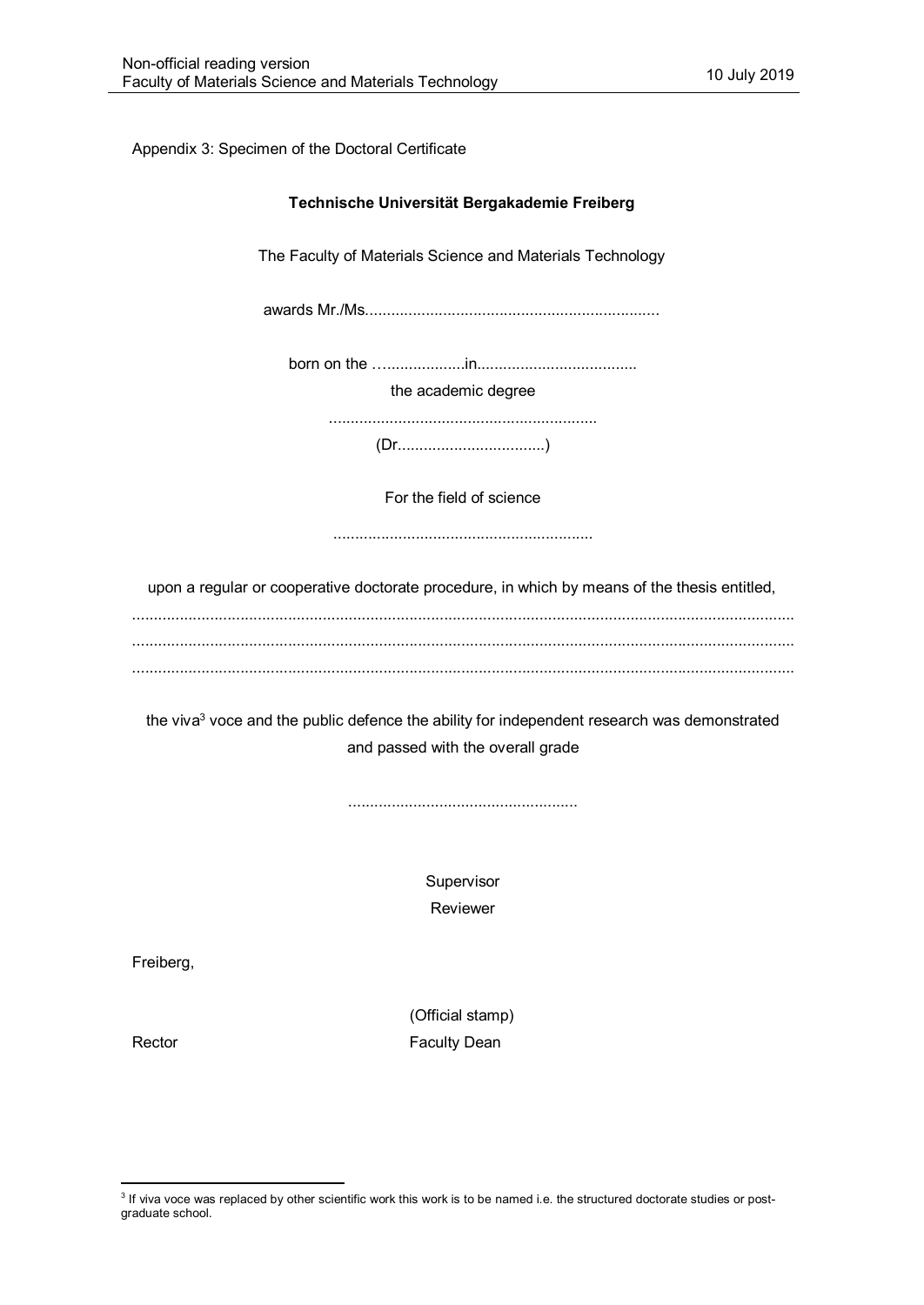Appendix 4

#### **Declaration**

I hereby declare that I completed this work without any improper help from a third party and without using any aids other than those cited. All ideas derived directly or indirectly from other sources are identified as such.

In the selection and in the use of materials and in the writing of the manuscript I received support from the following persons:

> (e.g. supervisor).............................................. ....................................................................... ........................................................................

Persons other than those above did not contribute to the writing of this thesis. I did not seek the help of a professional doctorate-consultant. Only identified persons received financial payment from me for any work done for me.

This thesis has not previously been submitted to another examination authority in the same or similar form in Germany or abroad.